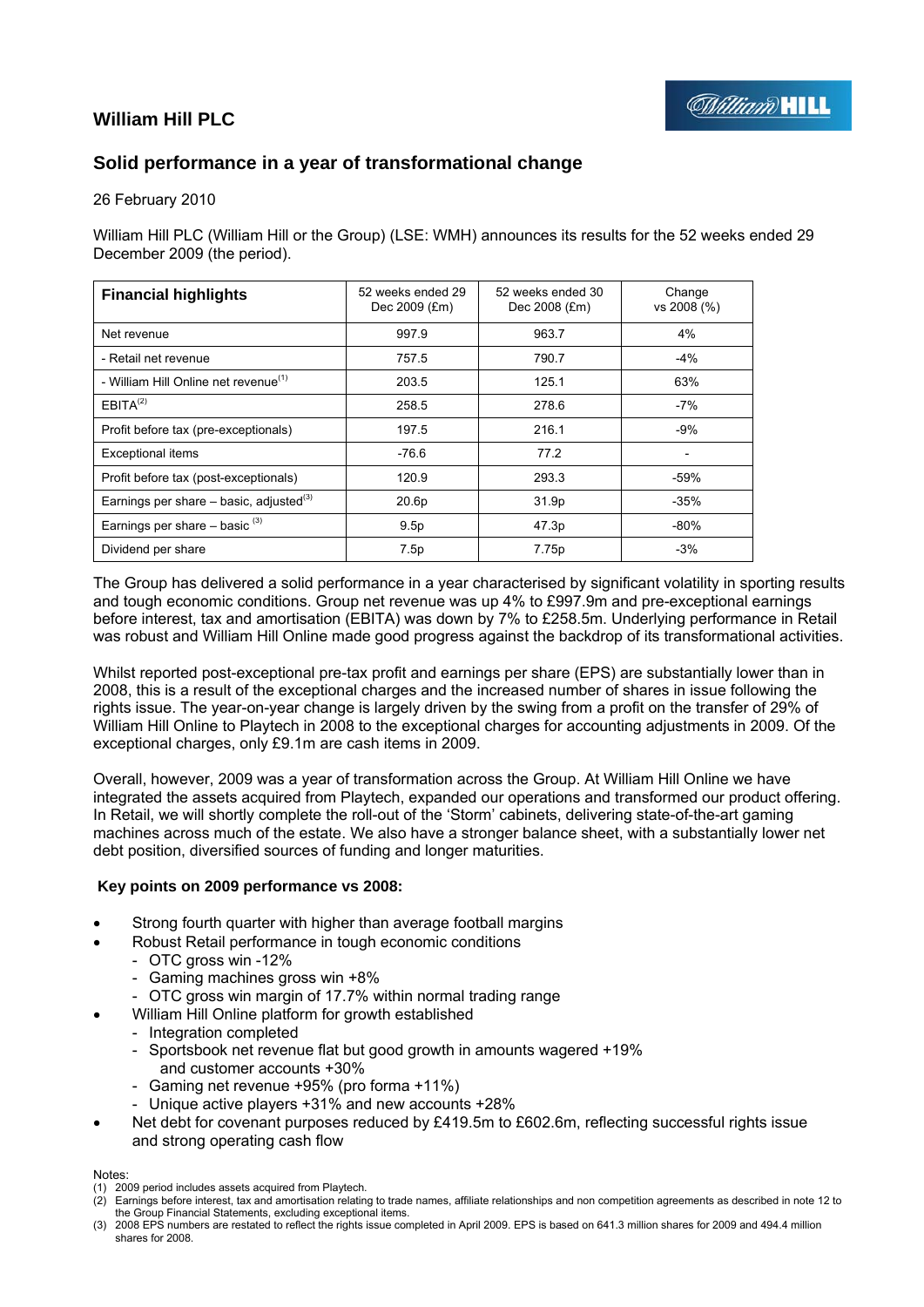(4) Pro forma numbers compare William Hill Online's 2009 results with the combined 2008 results of William Hill's existing online business and the assets acquired from Playtech, as detailed in the announcement issued on 20 October 2008.

## Ralph Topping, Chief Executive of William Hill, commented:

"In terms of 2009, the scale and breadth of our business ensured that we were well-placed to ride out the extra volatility in sporting results and the areas affected by the economy were counteracted by good growth in gaming machines and our improving online performance.

"We have transformed key parts of William Hill in the last year. William Hill Online is almost unrecognisable from a year ago, with highly competitive gaming products, proven marketing expertise and a Sportsbook that has more pre-match and live betting products. 'Storm' machines will shortly be available across much of the estate, giving us 22-inch HD technology to enhance the customer experience. In addition, we have addressed the balance sheet issues to leave us in a much stronger position."

| Analyst and investor presentation                                                                       |                                                                                                |                                                                                                                                                           |                                                                                                           |  |  |  |
|---------------------------------------------------------------------------------------------------------|------------------------------------------------------------------------------------------------|-----------------------------------------------------------------------------------------------------------------------------------------------------------|-----------------------------------------------------------------------------------------------------------|--|--|--|
| <b>Meeting:</b><br>9.00 a.m. GMT<br>The Lincoln Centre<br>18 Lincoln's Inn Fields<br>London<br>WC2A 3ED | Live conference call:<br>Tel: 0845 634 0041<br>lnt'l: +44 (0)20 8817 9301<br>Passcode: 2426517 | Archive conference call:<br>Tel: +44 (0)20 7769 6425<br>Int'l: +44 (0)20 7769 6425<br>PIN: 2426517<br>(available after the meeting<br>until 5 March 2010) | Video webcast:<br>www.williamhillplc.com<br>Available live and until<br>26 February 2011 as an<br>archive |  |  |  |

| <b>Enquiries:</b>       |                                                                                                    |                                                                         |
|-------------------------|----------------------------------------------------------------------------------------------------|-------------------------------------------------------------------------|
| <b>William Hill PLC</b> | Ralph Topping, Chief Executive<br>Simon Lane, Group Finance Director<br>Lyndsay Wright, Head of IR | Today: tel +44 (0) 20 7404 5959<br>Thereafter: tel +44 (0) 20 8918 3600 |
| <b>Brunswick</b>        | Simon Sporborg<br>Justine McIlroy<br>Tom Williams                                                  | Tel: +44 (0) 20 7404 5959                                               |

#### **Notes to editors:**

William Hill is one of the UK's leading betting and gaming companies and employs more than 16,000 people. It is one of the UK's largest bookmakers, and also operates in Ireland, with over 2,300 LBOs that provide betting opportunities on a wide range of sporting and non-sporting events and, in the UK, offer gaming machines. The Group's online business, William Hill Online, is one of the leading European online betting and gaming businesses by profitability, providing sports betting, casino games, poker, bingo, numbers betting and skill games.

#### **Cautionary note regarding forward-looking statements**

These results include statements that are, or may be deemed to be, "forward-looking statements". These forward-looking statements can be identified by the use of forward-looking terminology, including the terms "believes", "estimates", "anticipates", "expects", "intends", "plans", "goal", "target", "aim", "may", "will", "would", "could" or "should" or, in each case, their negative or other variations or comparable terminology. These forward-looking statements include all matters that are not historical facts. They appear in a number of places throughout these results and the information incorporated by reference into these results and include statements regarding the intentions, beliefs or current expectations of the directors, William Hill or the Group concerning, amongst other things, the results of operations, financial condition, liquidity, prospects, growth, strategies and dividend policy of William Hill and the industry in which it operates.

By their nature, forward-looking statements involve risks and uncertainties because they relate to events and depend on circumstances that may or may not occur in the future and may be beyond William Hill's ability to control or predict. Forward-looking statements are not guarantees of future performance. The Group's actual results of operations, financial condition, liquidity, dividend policy and the development of the industry in which it operates may differ materially from the impression created by the forward-looking statements contained in these results and/or the information incorporated by reference into these results. In addition, even if the results of operations, financial condition, liquidity and dividend policy of the Group and the development of the industry in which it operates, are consistent with the forward-looking statements contained in these results and/or the information incorporated by reference into these results, those results or developments may not be indicative of results or developments in subsequent periods.

Other than in accordance with its legal or regulatory obligations (including under the Listing Rules, the Disclosure and Transparency Rules and the Prospectus Rules), William Hill does not undertake any obligation to update or revise publicly any forward-looking statement, whether as a result of new information, future events or otherwise.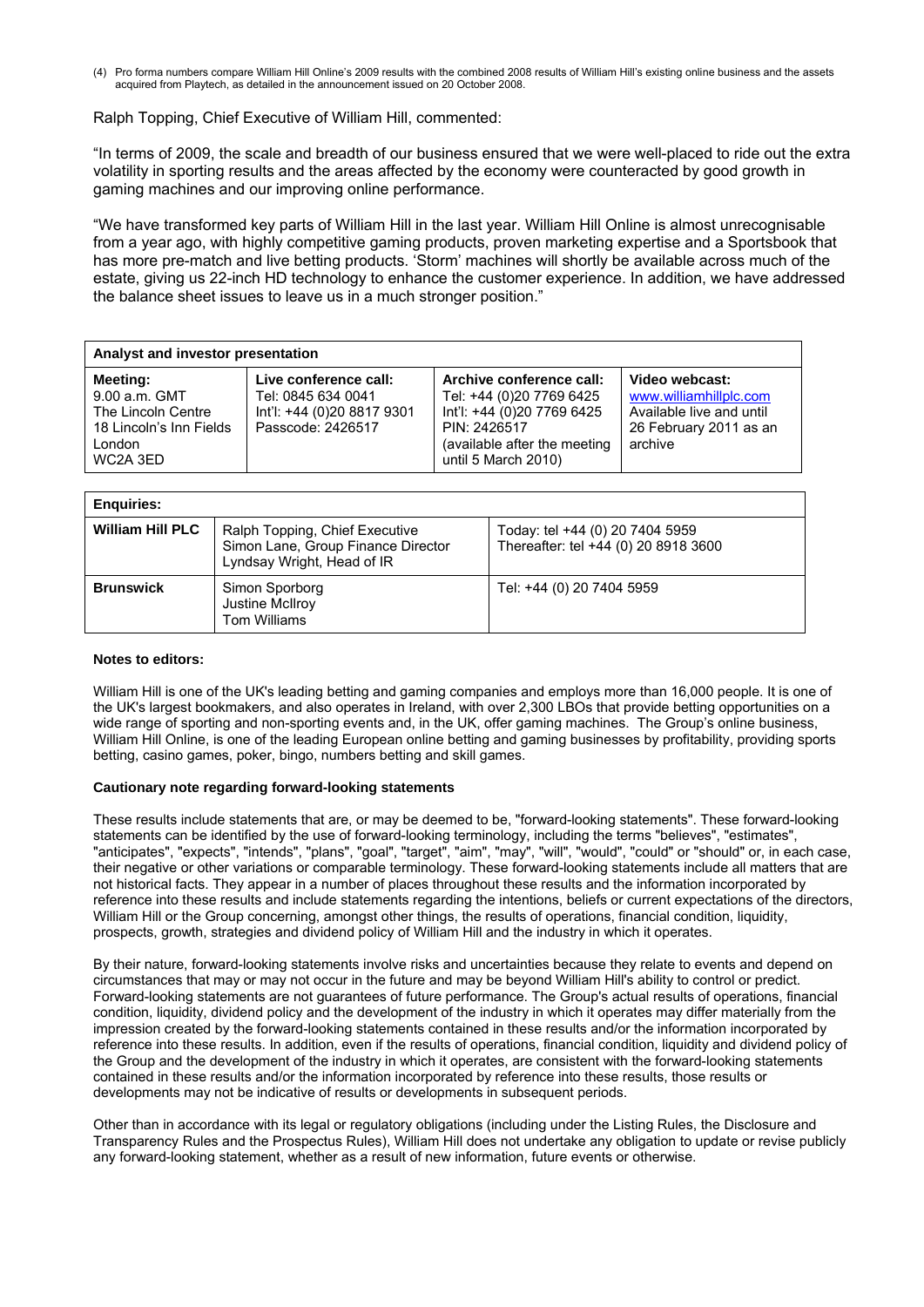# **Overview**

The Group has delivered a solid performance in a year characterised by significant volatility in sporting results and tough economic conditions. Group net revenue was up 4% to £997.9m and pre-exceptional earnings before interest, tax and amortisation (EBITA) was down by 7% to £258.5m. Underlying performance in Retail was robust and William Hill Online made good progress against the backdrop of its transformational activities.

Whilst reported post-exceptional pre-tax profit and earnings per share (EPS) are substantially lower than in 2008, this is a result of the exceptional charges and the increased number of shares in issue following the rights issue. The year-on-year change is largely driven by the swing from a profit on the transfer of 29% of William Hill Online to Playtech in 2008 to the exceptional charges for accounting adjustments in 2009. Of the exceptional charges, only £9.1m are cash items in 2009.

Overall, however, 2009 was a year of transformation across the Group. At William Hill Online we have integrated the assets acquired from Playtech, expanded our operations and transformed our product offering. In Retail, we will shortly complete the roll-out of the 'Storm' cabinets, delivering state-of-the-art gaming machines across much of the estate. We also have a stronger balance sheet, with a substantially lower net debt position, diversified sources of funding and longer maturities.

## **Summary of 2009 trading performance**

While we would normally expect fluctuations in sporting results during a year, these were more extreme in 2009 than we had experienced previously. We were negatively impacted by the cancellation of horseracing fixtures in January and February and results going in the customers' favour at the Cheltenham Festival, offset by an exceptional Grand National result in April. For the first time, we recorded a loss on football in May and were further impacted at the start of the 2009/10 football season by an unusually low level of draws. However, football results favoured us in the fourth quarter, with the margin significantly ahead of the 20-25% average. In spite of these extreme fluctuations, we delivered an OTC gross win margin of 17.7% in line with our normal 17- 18% OTC margin range.

As the UK's leading bookmaker, the scale and breadth of our business ensured that we were well-placed to ride out the unusually pronounced fluctuations in sports-betting that we saw during the year. As a result of the economy, we saw both a decline in Retail OTC amounts wagered and some weakness in player yields in Online, in common with the rest of the online industry. These were counteracted by good growth in gaming machines and our improving Online performance.

## **Retail**

Overall, our Retail business delivered a robust performance in the challenging economic environment. There was an 8% decline in amounts wagered, comprised of a 3% fall in the number of slips and a 5% reduction in the average pence per slip. OTC gross win/net revenue declined by 12% as a result of the fall in amounts wagered and higher than usual margin in the 2008 comparator year. This was partially offset by a continuing good performance from gaming machines, with gross win growing by 8%. We are on track to complete the rollout of the new 'Storm' cabinets across much of the estate by the end of the first quarter of 2010. Costs continued to be tightly controlled, increasing by just 1% on an underlying basis. As a consequence of these factors, EBIT (pre-exceptional items) fell by 16% to £202.7m. We remain focused on increasing our market share through organic growth and expanded the estate during the year by adding 55 new licences.

## **Online**

Our goal for William Hill Online is to create a leading international business that is competitive not only in the UK but also across Europe and the rest of the world. We are building a business based on a strong sportsbetting offering, high-quality gaming products and specialist marketing and customer services capabilities.

William Hill Online made good progress during the year, integrating the assets we acquired from Playtech in December 2008 and expanding these operations while delivering a good financial performance. We established our headquarters in Gibraltar, including transferring approximately 100 employees from the UK and moving both the Sportsbook and our remaining UK-based gaming activities. We have established a highly competitive product portfolio, launching new poker and casino sites on williamhill.com using Playtech's marketleading software and continuing to enhance the Orbis-based Sportsbook that we launched in December 2008 by expanding the breadth and depth of our product range. Against the backdrop of this substantial integration and development, William Hill Online delivered good net revenue growth, up 8% on a pro forma basis, and saw significant growth in new accounts and the number of unique active players, up 28% and 31%, respectively. Reflecting the investment in creating the platform for growth, operating costs increased by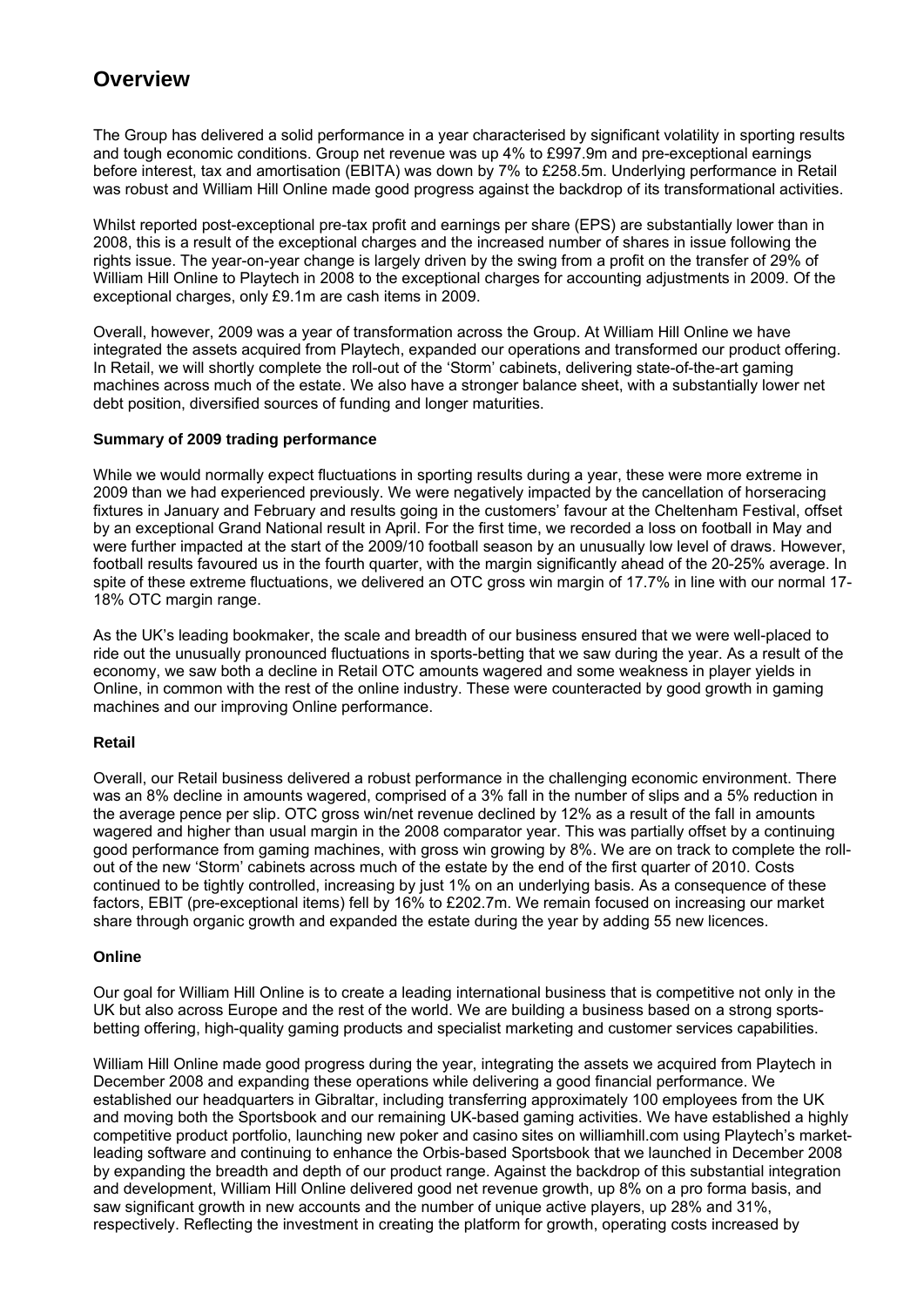£13.7m and marketing costs by £4.8m in 2009. EBITA was 36% higher year-on-year but 2% lower on a pro forma basis at £74.4m.

As we outlined in the analyst and investor day presentations in November 2009, we are confident that the online market presents a substantial growth opportunity for the Group. Having now developed an internationally focused platform and highly competitive product suite, we are increasingly focusing on building our brand awareness and market share both in the UK and across international markets. As part of this initiative, we intend to increase our investment in marketing from the current level of around 21% of online net revenue to around 25%. This investment will be a critical component in achieving our goal of enhancing William Hill Online's position as one of Europe's top three online betting and gaming businesses and will, we believe, underpin our focus on driving revenue and profit growth over the coming years.

## **Telephone**

Our Telephone business has continued to be impacted by the uneven playing field benefitting offshore competitors and betting exchanges. Net revenue declined by 25% and we recorded a loss of £1.8m. We are committed to continuing to operate this business, which particularly serves a higher-staking and loyal customer base, and are reviewing our options for returning this channel to an acceptable level of profitability.

## **International joint venture**

William Hill Online remains the focus for our expansion outside the UK. Following our withdrawal from the Italian land-based joint venture in 2008, we completed the withdrawal from our Spanish joint venture in January 2010 with the sale of our share in the joint venture to our partner, Codere S.A.

## **Exceptional items**

We recorded exceptional costs totalling £76.6m, of which £67.5m are non-cash items in 2009. Exceptional operating expenses included £10.2m for William Hill Online integration costs. Given the performance of Telephone and our Republic of Ireland estate, we have written-off £34.8m of the £80.4m Telephone goodwill and taken a £8.2m impairment charge relating to Ireland, both of which are non-cash items.

The largest other exceptional cost is a £20.5m fair-value loss on our legacy hedging arrangements. This reflects our reduced requirement for hedging of floating rate interest costs following the reduction in our bank debt after the rights issue and substitution of £300m of bank debt with the corporate bond in November 2009. The exceptional item is in line with the guidance given at the time of announcing the corporate bond. This is a non-cash item in 2009 as the payments under the hedging contracts will continue to be made across the term of the contracts. The cost of the ongoing effective hedging arrangements is included in our effective interest rate guidance.

## **Current trading**

In the seven weeks from 30 December 2009 to 16 February 2010, Group net revenue was down 0.6%. Although the severe weather led to fixture cancellations in early January, this is broadly in line with the number of weather-related cancellations in the first two months of 2009.

In Retail, gross win was down 5% (net revenue was down 6%, reflecting the return to 17.5% VAT on machines). OTC amounts wagered were down 6% but OTC gross win was down 13% as there was a higher than normal margin in 2009. However, gaming machines have continued to deliver good growth, with gross win up 7% in the period.

Online is showing encouraging signs of delivering the benefits of the platform established in 2009. Net revenue was up 22%, with Sportsbook the strongest performer delivering a 74% increase in net revenue. Gaming net revenue increased by 8%.

As a result the Board's overall expectations for the current financial year remain unchanged.

## **Outlook and priorities for 2010**

Given the macro-economic position, we expect trading conditions will continue to be challenging in 2010, particularly in terms of the weakness in OTC amounts wagered seen in 2009.

As 2010 is a World Cup year, we would expect some benefit in terms of traffic and, subject to results, net revenue. The last World Cup generated an estimated £5-6m contribution OTC in Retail, net of marketing costs and assuming a level of substitution.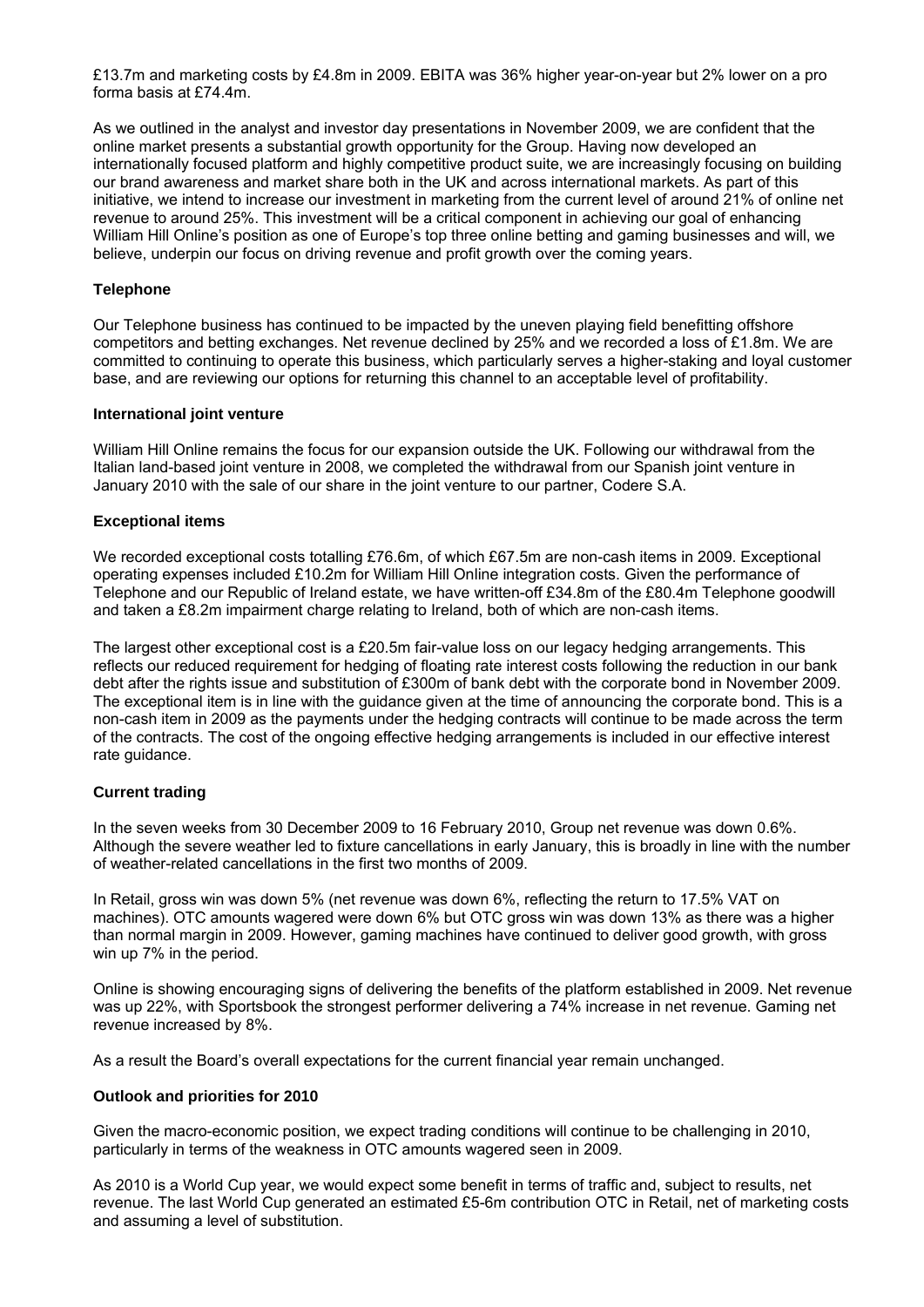We also expect Retail to benefit from continued growth in gaming machine revenue following the roll-out of the new 'Storm' cabinets, which will be complete by the end of the first quarter. The return to 17.5% VAT will cost us approximately £8m in 2010, predominantly from gaming machines. We aim to keep operating cost increases in Retail to approximately 4%, including estate development. We are also planning to restart refurbishment spend on the Retail estate, having cut back while addressing our refinancing.

We are continuing to enhance our product offering on williamhill.com including launching a further 21 localised Sportsbook sites during 2010 and substantially expanding our in-play offering. We are also building an international team with dedicated trading and management resources to support our expansion into key countries.

As discussed above, we intend to increase our marketing investment in 2010, including investing in online marketing campaigns and offline brand-building activities as we seek to increase our profile and market share in both the UK and key territories in Europe. In many cases, this will be the first time the William Hill brand and Sportsbook have been promoted in these countries.

## **Regulation and gaming taxation**

During the year, the regulatory spotlight was on gaming machines with the conclusion of the Gambling Commission's report on high-stake, high-prize gaming machines and the Treasury's consultation on a proposed change to the basis of machines taxation.

The conclusions of the Gambling Commission's report were broadly positive. It highlighted that the range of stakes and prizes permitted in Britain is relatively low and that the existing regulatory framework contains a number of measures to protect players. The Commission proposed a programme of further research focused on improving education, information and player control, which is expected to take as much as five years to complete. We welcome this report, which takes a data-driven view of problem gambling. It should help to support a more measured approach to machines in future and to separate the questions of regulation and tax, which are often linked erroneously.

In 2009, HM Treasury proposed to simplify the gaming tax regime by replacing VAT and Amusement Machine Licence Duty (AMLD) on machines with Gross Profits Tax (GPT). HM Treasury indicated that it aimed to effect this transition on a tax neutral basis and consulted with the gambling industry to identify tax neutral rates. The Association of British Bookmakers conducted econometric modelling of bookmakers and identified a tax neutral rate of around 18%. However, other parts of the gambling industry are believed to have a tax neutral rate closer to 15% and the bookmakers have lobbied for a single industry-wide rate of 15% to support a low margin business in recessionary times. The consultation closed in October 2009 and a decision is not expected ahead of the General Election.

In 2010, the latest Prevalence Study is due to be published by the Gambling Commission. The last report, published in October 2007, indicated that problem gambling had not changed significantly since the 1999 report, with an estimated 0.6% of Britain's adult population believed to have a propensity to be problem gamblers.

In January 2010, DCMS announced a proposed policy change that online operators who are outside the UK but who contract with or target UK consumers should be licensed by the UK Gambling Commission. This is intended to ensure that offshore operators comply with the reporting standards of the Gambling Commission and contribute to the funding of the Gambling Research Education and Treatment (GREaT) Foundation. A 12 week consultation with the industry is expected to start in the first quarter of 2010. William Hill as a group already makes very significant payments to the GREaT Foundation and William Hill Online has no issues with meeting UK regulatory standards.

The regulation of online betting and gaming businesses is continuing to develop across the world and we expect further shifts to come during the course of 2010, both in Europe and in the rest of the world.

## **Refinancing**

During 2009, we completed a series of refinancing activities that have strengthened our balance sheet by reducing our debt levels and diversifying our sources of funding.

In February 2009, we entered into new bank debt facilities that, together with an existing £250m facility, provided aggregate funding of £838.5m. At the same time, we announced a one-for-one rights issue to raise £350m, which filled the funding gap left by the reduced facilities available from the bank debt market. This, coupled with strong operating cash flow, reduced our net debt for covenant purposes from £1,022.1m at 30 December 2008 to £636.7m at 30 June 2009.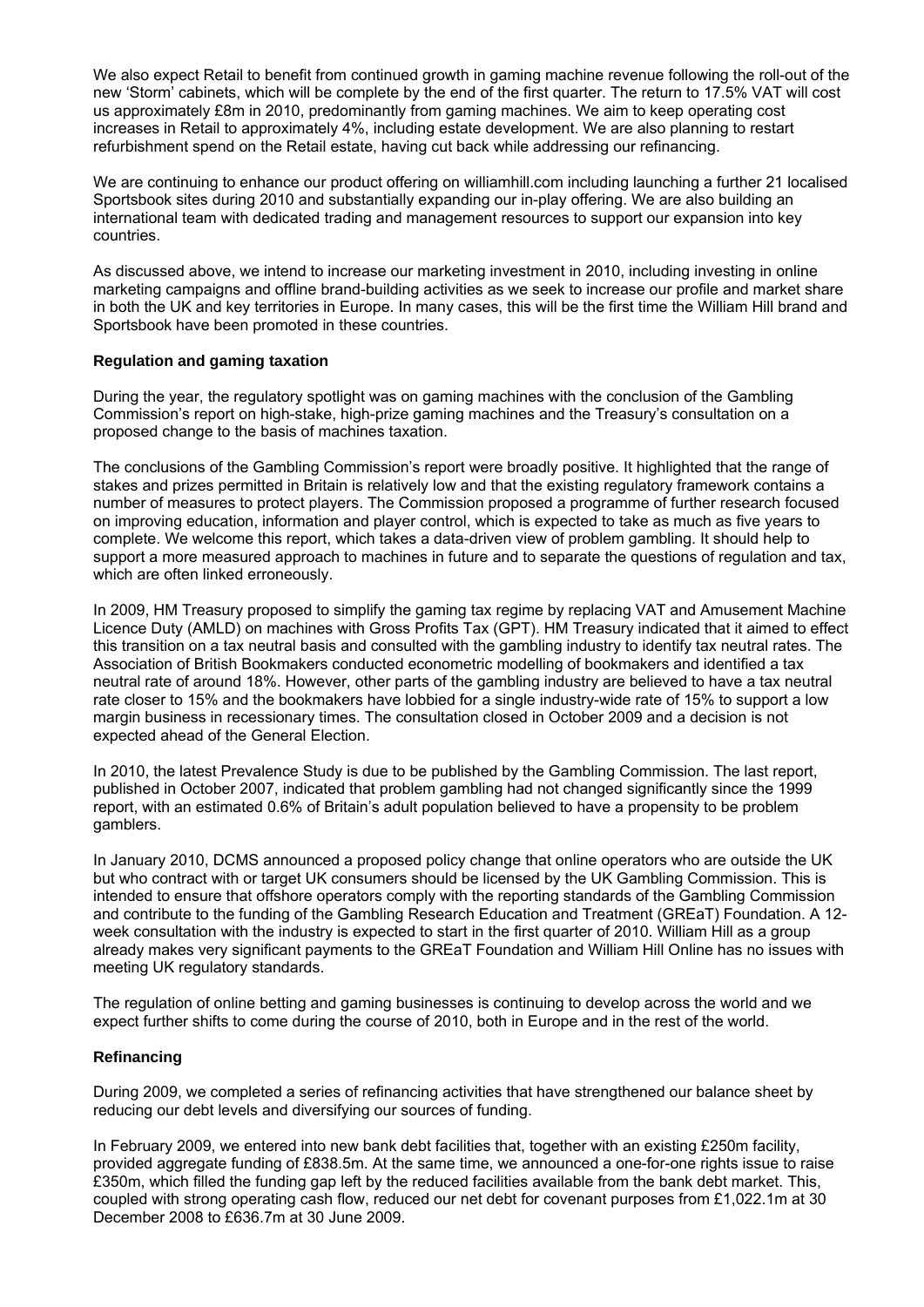In November 2009, we completed our debut corporate bond issue, raising £300m (before expenses) from a seven-year bond at a coupon rate of 7.125%. The bond was five times oversubscribed. The proceeds of the bond have been used to pay down bank debt to diversify our sources of funding.

We have continued to pay down debt from operating cash flows and, in conjunction with the rights issue, have reduced our net debt for covenant purposes by £419.5m to £602.6m. Our net debt to EBITDA ratio has been reduced from 3.2 times at 30 December 2008 to 2.2 times at 29 December 2009.

## **Dividend**

The Board has approved a second interim dividend, in lieu of a 2009 final dividend, of 5.0p per share (2008 – no final dividend). It will be payable on 1 April 2010 so that it will be received in the current tax year. The ex-dividend date is 10 March 2010 and the record date is 12 March 2010. Together with the first interim dividend of 2.5p per share, this makes a total dividend of 7.5p per share for 2009. This year's dividend reflects the increased number of shares in issue following the rights issue and is calculated on the number of shares in issue at 29 December 2009 which, excluding shares held in Treasury, totalled 697.2 million.

As we continue to be highly cash generative, our policy is to pay a dividend at approximately 2.5 times dividend cover, reducing over time to approximately 2.0 times.

## **Board changes**

On 24 November 2009, we announced that Neil Cooper will be joining us as Group Finance Director. He is currently Group Finance Director of Bovis Homes, where his role encompasses external and management reporting, financing and treasury, IT, Internal Audit and investor relations. He joined Bovis Homes in 2007 after an eight-year career with Whitbread plc. Mr Cooper succeeds Simon Lane, who has been Group Finance Director for four years. Mr Lane decided that he wanted to seek a fresh challenge to develop his career and plans to leave the Group on 31 March 2010. Mr Cooper is expected to join the Group and to be appointed to the Board on 10 May 2010.

On 20 January 2010, we announced that Charles Scott, who has been with the Group as a director since 1999 and Chairman since 2004, has informed the Board that he will be standing down as Chairman by the end of 2010. The Board has started the process to appoint Mr Scott's successor and a further announcement will be made when appropriate.

# **Operating review**

|                   |       | Net revenue |        | <b>Operating profit before</b><br>exceptional items |        |         |  |
|-------------------|-------|-------------|--------|-----------------------------------------------------|--------|---------|--|
|                   | 2009  | 2008        | Change | 2009                                                | 2008   | Change  |  |
|                   | £m    | £m          | %      | £m                                                  | £m     | %       |  |
| Retail            | 757.5 | 790.7       | $-4%$  | 202.7                                               | 240.1  | $-16%$  |  |
| Online            | 203.5 | 125.1       | $+63%$ | 74.4                                                | 54.6   | $+36%$  |  |
| Telephone         | 29.7  | 39.8        | $-25%$ | (1.8)                                               | 5.9    | $-131%$ |  |
| Other             | 7.2   | 8.1         | $-11%$ | 0.6                                                 | 1.2    | $-50%$  |  |
| <b>JVs</b>        | -     |             |        | (3.1)                                               | (5.8)  | $+47%$  |  |
| Associates        | -     |             |        | 2.8                                                 | 2.9    | $-3%$   |  |
| Central overheads | -     |             | -      | (17.1)                                              | (20.3) | $+16%$  |  |
| <b>EBITA</b>      | -     |             |        | 258.5                                               | 278.6  | $-7%$   |  |
| Amortisation      | -     |             |        | (5.5)                                               |        |         |  |
| <b>Total</b>      | 997.9 | 963.7       | $+4%$  | 253.0                                               | 278.6  | $-9%$   |  |

The following table provides a summary of the key financial results from William Hill's principal activities:

## **Retail**

Our Retail business, comprising over-the-counter (OTC) betting and gaming machines, accounts for approximately 80% of the Group's EBIT. Gross win/net revenue in Retail was down 4% compared with 2008, comprised of a 12% decline in OTC gross win/net revenue and an 8% gross win increase in gaming machines (gaming machine net revenue increased by 10%, which is higher than the gross win growth as a result of the lower VAT rate in 2009). Operating profit fell by 16%.

Trading overall was strong in Q4 after a run of more favourable football results in October and November. As a result, the OTC gross win/net revenue margin for the full year returned to normal trading levels at 17.7% (2008  $-18.3%$ ).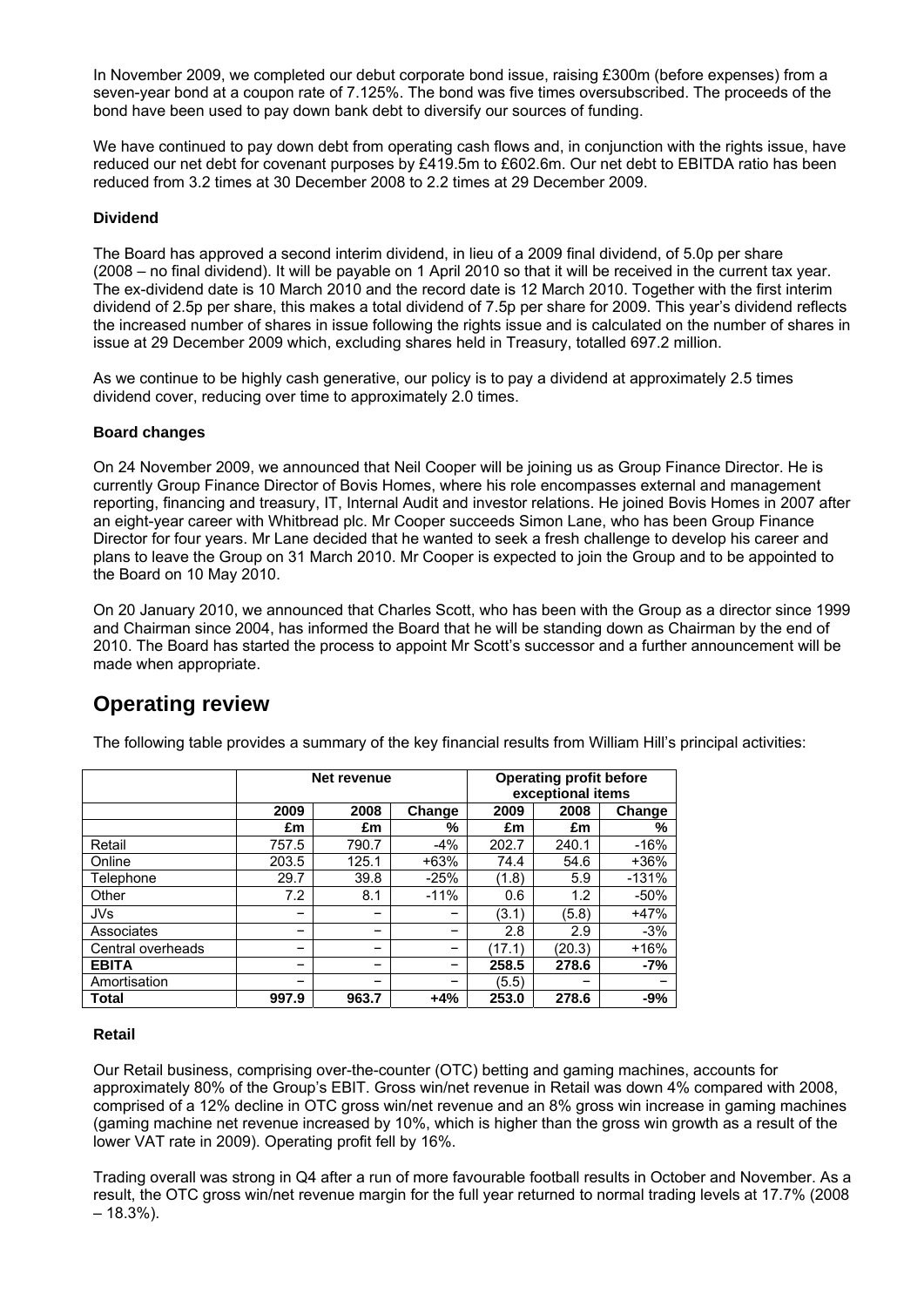Gaming machines continued to perform strongly in 2009. The average number of machines grew by 2% to 8,716 (2008 – 8,549). The total number of machines at 29 December 2009 was 8,772. The gross win per machine per week increased by 6% to £758 (2008 - £716). We continued to promote higher margin category B3 games and category C content and increased the gross win margin from 3.0% in 2008 to 3.1%.

In October 2009, we started the roll-out of the new 'Storm' cabinets produced by Inspired Gaming. We are on track to replace all the Inspired Gaming cabinets with the high-definition, 22-inch dual screen 'Storm' cabinets by the end of the first quarter of 2010. By the end of 2009, 3,375 of the c.6,300 cabinets had been installed in a total of 866 shops.

We have continued to control costs rigorously in Retail, including implementing an all-employee pay-freeze since March 2009. Overall costs increased by 3% compared with 2008, in line with management expectations, but by only 1% on an underlying basis excluding development and one-off impacts. The overall cost growth included higher energy costs, an extra month of fees under the Turf TV contract, which started in February 2008, and estate development.

We continue to invest in developing and expanding our retail estate in order to increase market share and drive incremental growth in the Retail channel. During 2009, we invested £14.4m in estate development and completed 93 projects, which included opening 55 new shops and re-siting or extending 38 existing shops. We increased the average number of LBOs by 1% to 2,324 (2008 – 2,299). The total number of LBOs at 29 December 2009 was 2,342 (2008 – 2,319).

## **Online**

We successfully completed the extensive integration of William Hill Online in the second half of 2009, following the acquisition of certain assets from Playtech in December 2008. This included:

- building a new management team and headquarters operation in Gibraltar;
- transferring employees from the UK and Israel to Gibraltar and other locations worldwide;
- transferring Sportsbook and fixed-odds games from the UK to Gibraltar;
- improving our gaming offering by launching new poker and casino websites using Playtech's software;
- improving our Sportsbook offering by developing localised sites for key European targets as well as the UK and expanding the size and quality of our in-play betting product range; and
- expanding our marketing reach by connecting our market-leading affiliates network to williamhill.com.

Against this backdrop, William Hill Online performed well, increasing net revenue by 63% (pro forma – up 8%) and operating profit by 36% (pro forma - decrease of 2%). We acquired 665,000 new accounts, up 28%, and increased our unique active players by 31% to 1.3 million.

Sportsbook turnover grew by 19%, driven by the enhanced product range and improved bet-in-play offering. However, the margin was 6.6% (2008 - 7.5%), reflecting sporting results and weak racing and in-play margins. As a result, Sportsbook net revenue was flat year on year. The in-play margins are now improving as a result of the steps we have taken to increase our content and automate our systems.

As part of our preparations for expanding Sportsbook internationally, we have invested in developing our international team, including additional traders with specialist European sports knowledge to support the international growth of the Sportsbook. In December, we launched a fifth fully localised site. During the first half of 2010, we will launch a further 21 localised sites, adding 16 further languages and five English-language sites for different territories around the world.

We have substantially improved our in-play product offering in football and tennis, leveraging our core sportsbetting expertise to develop a proprietary, market-leading and differentiated service. By replacing existing data feeds and developing in-house algorithms, we are already the in-play market leader in tennis and aim to have the dominant offering in in-play football by the middle of 2010.

In August 2009, we completed the transfer of the Sportsbook and our fixed-odds games from the UK to Gibraltar as part of the integration. This gives us access to a unique talent base, an established regulatory environment and a competitive tax regime. We saved approximately £4m in 2009 and expect to make a fully annualised saving of approximately £10m in 2010.

Our gaming products performed strongly in 2009, achieving net revenue growth of 95% (pro forma – up 11%). Casino and bingo/skill continued to perform well, increasing net revenue by 120% and 41% respectively (pro forma – up 14% and 37% respectively).This reflects strong growth in new accounts, up 39% in casino and 63% in bingo. Poker declined after we migrated our customers in March to an integrated site on the Playtech i-Poker network. It was also affected by the uneven playing field created by US-facing sites that is impacting much of the online poker industry at this time. Net revenue from poker increased by 36% compared with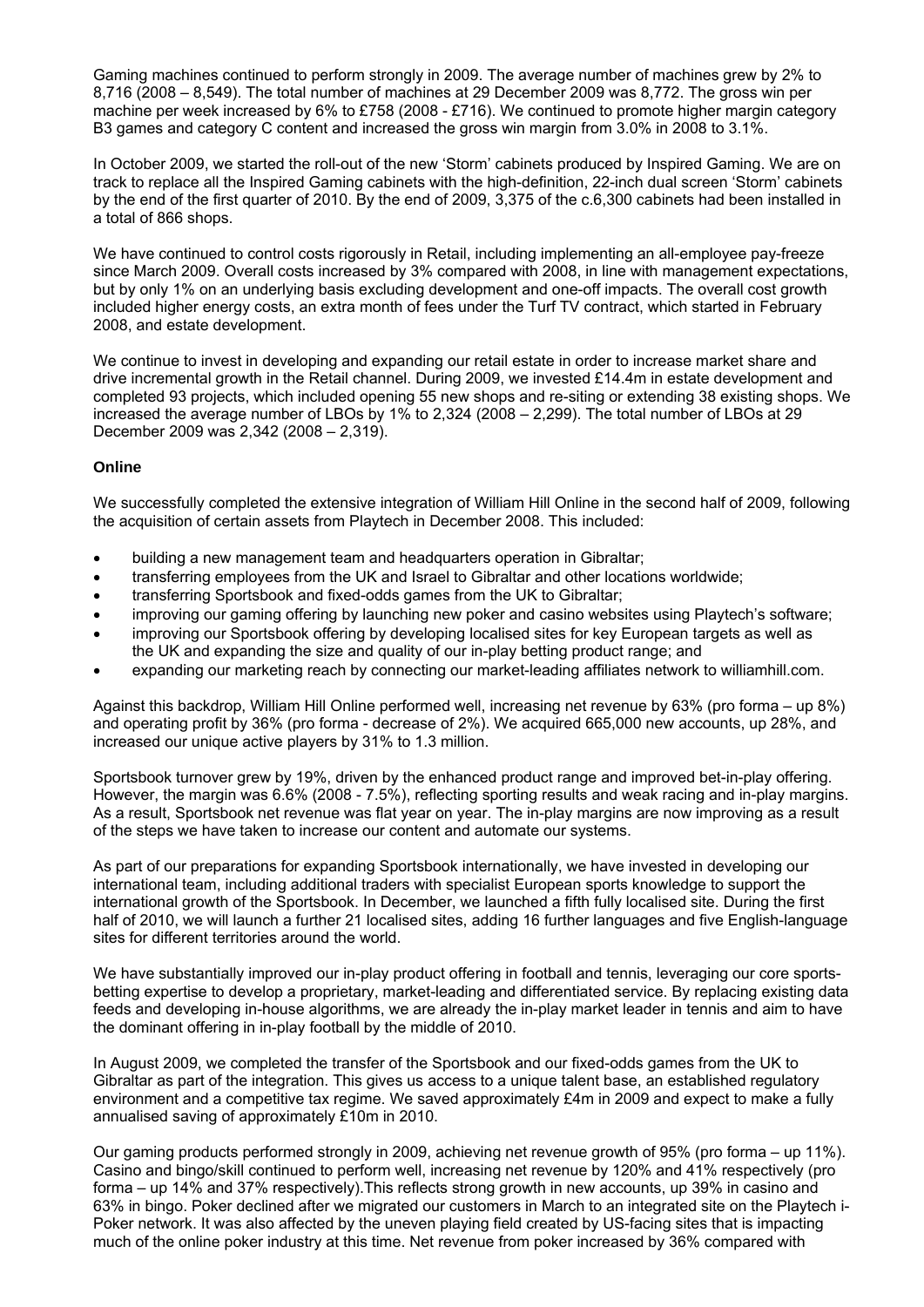William Hill's standalone online business but declined 14% on a pro forma basis. We are confident the benefits of this more liquid platform will be demonstrated in due course and have continued to enhance the product by adding Sterling- and Euro-based tables to the existing US dollar-denominated ones.

We invested in expanding William Hill Online's operations in 2009 and will invest in increasing our marketing activities in 2010. Operating costs were £13.7m higher on a pro forma basis, including increases of £4.8m for staff, £2.2m for the Gibraltar office and £5.1m for depreciation of the Sportsbook, and we invested an additional £4.8m in marketing costs. The average cost per customer acquisition reduced by 12% on a full-year basis.

## **Telephone**

Telephone is the most mature channel of our business and contributes approximately 3% of Group net revenue. With approximately 113,700 active customers as at 29 December 2009, it is one of the largest telephone-based betting businesses in the UK.

During 2009, telephone betting generated net revenue of £29.7m − a 25% decline from 2008 − and an operating loss of £1.8m (2008 – profit of £5.9m). This included some high-roller losses and the impact of adverse sporting results but, more broadly, Telephone is suffering from the uneven tax and regulatory playing field that is benefitting betting exchanges and offshore operators. We are currently reviewing the situation with a view to returning Telephone to profitability.

Following an impairment review, we have written-off £34.8m of the £80.4m asset relating to Telephone goodwill.

## **International**

In January 2010, we announced the completion of our withdrawal from our Spanish joint venture with the sale of our interest in the joint venture to our partner, Codere, for €1. In 2009, our share of the loss in the joint venture was £3.1m (2008 – share of loss of £5.8m).

## **Financial review**

## **Net revenue**

Group net revenue in 2009 was £997.9m (2008 - £963.7m), an increase of 4% that was attributable, primarily, to the expanded online business.

## **Cost of sales**

Cost of sales includes taxes, levies and royalties relating to the operation of a betting and gaming company such as the horseracing levy, greyhound racing levy, gross profit tax on the Group's net revenue, AMLD payable on gaming machines and royalties to third parties for software. Costs of sales decreased by 5% to £158.2m (2008 – £166.2m).

## **Net operating expenses**

Net operating expenses, excluding exceptional items but including operating income, for the Group were £586.4m, an increase of 14%. Of this increase, approximately half relates to the Uniplay assets acquired from Playtech. Staff costs, which represent approximately half of our total costs, increased by 4%, with increased staff costs in William Hill Online partially offset by rigorous cost control in Retail. Other increases include property costs, reflecting the higher average number of LBOs trading, depreciation, which now includes the costs of the Sportsbook investment, and marketing investment in William Hill Online.

## **Other operating income**

Other operating income in 2009 was £6.1m (2008 – £6.9m), which includes revenues from the rental of properties and vending.

## **Exceptional operating expenses**

There were exceptional operating expenses of £53.2m in the period (2008 - £10.8m), of which £47.0m are non-cash items. These exceptional expenses comprise £10.2m for William Hill Online integration costs, a write-off of £34.8m of the goodwill held on the balance sheet for Telephone and an £8.2m impairment relating to our estate in the Republic of Ireland. The integration costs are in line with previous guidance. The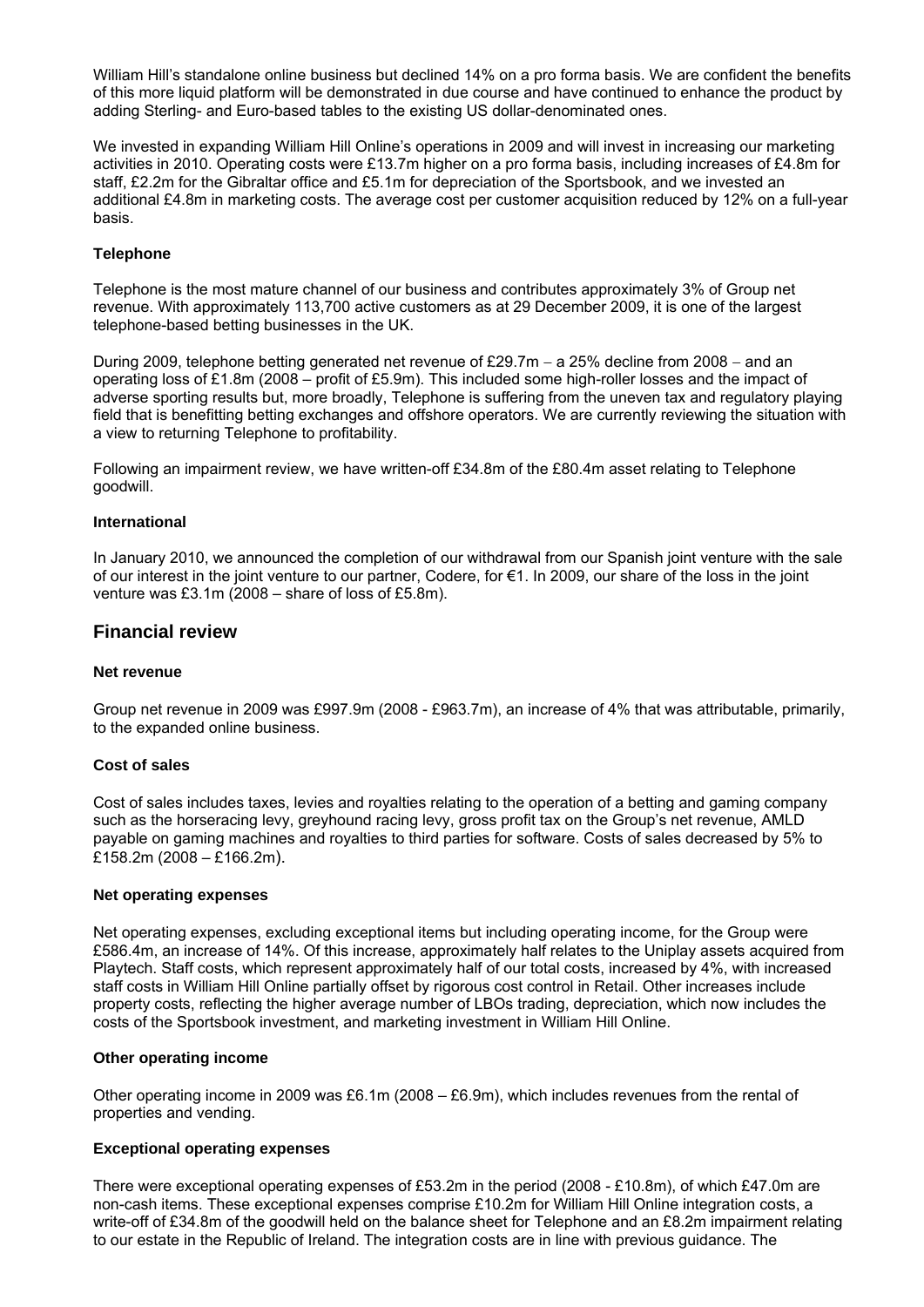Telephone and Republic of Ireland charges reflect weaker trading in both areas. We closed 14 shops in the Republic of Ireland during the course of 2009 and are reviewing the remaining 35 shops. As stated above, we are reviewing ways to return Telephone to profitability during the course of 2010.

## **Share of results of associates and joint ventures**

These relate to the Group's share of profit from our associate SIS and our share of losses in respect of the joint venture in Spain. In January 2010, the Group completed the sale of our share in the joint venture to our partner, Codere S.A., for €1. The operating loss recorded from the Spanish joint venture was £3.1m in 2009 (2008 - £5.8m). Our share of profit from SIS was £2.8m (2008 – £2.9m).

## **Non-operating exceptional items**

We recorded exceptional costs of £23.4m (2008 - exceptional profit of £88.0m) in 2009. This included £20.5m fair value loss on the portion of our legacy hedging arrangements that are deemed to be ineffective. Of this, £2.4m was recorded in the first half and £18.1m in the second half as a result of completing our £300m corporate bond. This is in line with the expected range highlighted at the time of the corporate bond announcement. In addition, £2.9m in exceptional finance costs were incurred as a result of the rights issue and bond issue.

## **Finance costs**

Pre-exceptional net finance costs in 2009 were £55.5m (2008 - £62.5m), reflecting the reduction in our average net debt.

## **Taxation**

Tax on profit was £39.7m (2008 - £59.3m) or £48.5m pre-exceptional (2008 - £58.3m) in the year. The Group's effective tax rate reduced to 24.5% as a result of a greater proportion of operating profit coming from online activities based outside the UK. The effective tax rate post exceptional items is 32.8%. This is above the expected rate due to the fact that there is no tax relief for many of the exceptional items. Going forward, the Board expects the Group's pre-exceptional effective tax rate to be similar to the 2009 effective rate of 24.5%, reflecting the lower tax rate for William Hill Online.

## **Earnings per share**

Basic pre-exceptional earnings per share decreased to 20.6p against 31.9p in 2008. On a post-exceptional basis, basic earnings per share fell to 9.5p against 47.3p in 2008. The 2008 earnings per share has been restated to reflect the rights issue in April. Under accounting guidelines, the average number of shares was 641.3 million for 2009 and 494.4 million for 2008. The difference between the basic EPS to the comparator relates to the exceptional gain in 2008, predominately the non-cash gain on transferring 29% of William Hill Online to Playtech, versus an exceptional loss in 2009.

## **Cash flow and net debt**

The Group generated net cash inflow from operating activities before financing and tax of £279.9m, a reduction of £27.5m or 9% on 2008. This decrease was a result of a lower pre-exceptional operating profit.

We invested £36.5m in capital expenditure in 2009, including £14.4m in our LBO estate development programme and £14.0m in William Hill Online integration and product development. We paid £60.2m in net debt service costs, £49.3m in corporation tax, £17.5m in dividends and £17.4m in minority interest to Playtech.

Net debt for covenant purposes decreased to £602.6m at 29 December 2009 (30 December 2008 - £1,022.1m) as a result of using the proceeds of the rights issue and operating cash flow to pay down debt.

## **Risks and uncertainties**

The principal risks and uncertainties for the Group remain consistent with those published on the corporate governance section within the investor section of the corporate website at www.williamhillplc.co.uk. The key risks for 2010 identified through our corporate risk management process are as follows:

- the impact of the challenging economic climate on trading;
- change to a gross profits tax on machines in Retail at a rate higher than our tax neutral position;
- ineffective brand identity hinders growth, particularly in Online;
- failure to take advantage of online international markets;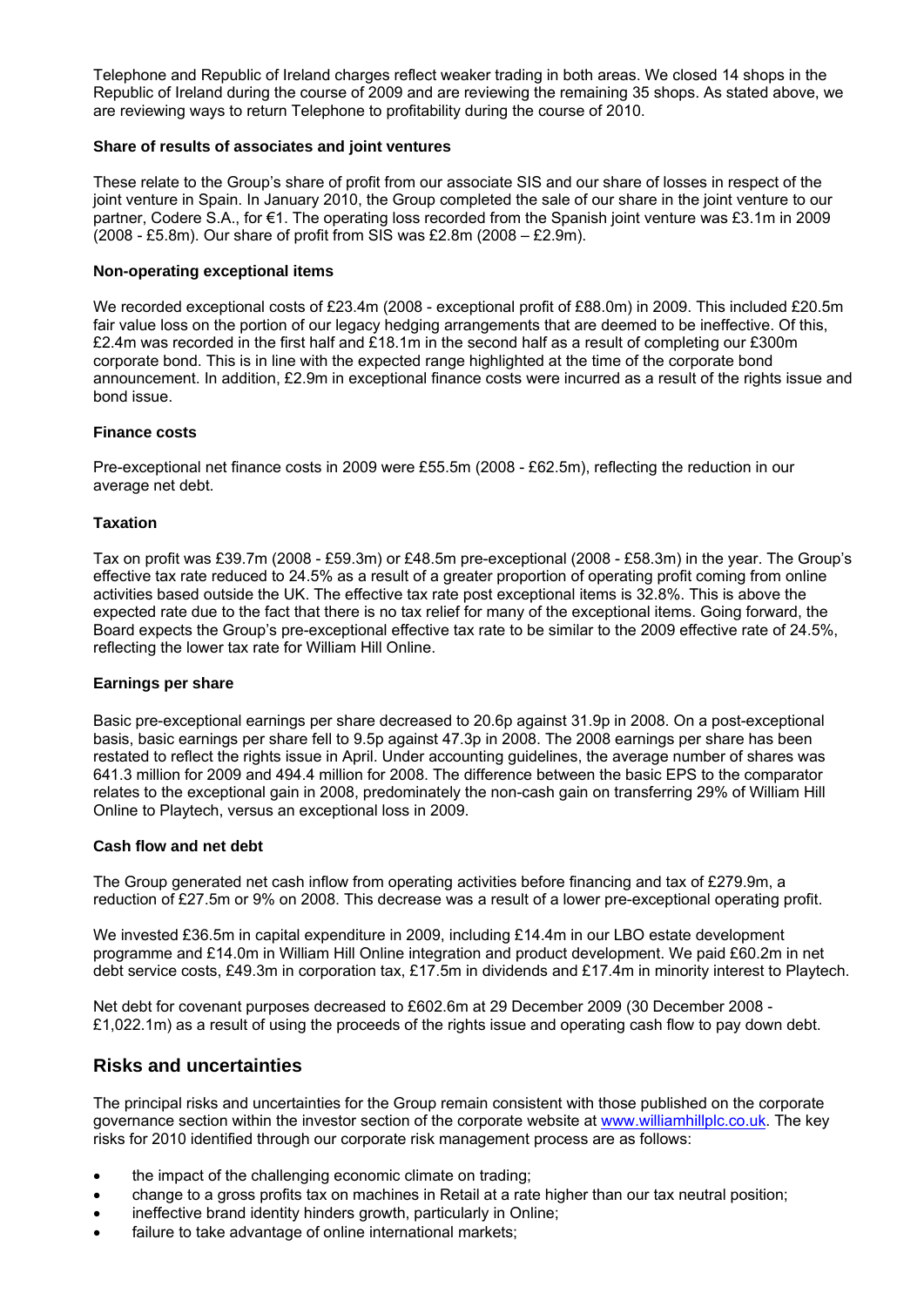- countries fail to regulate online gambling or do so in a way that prevents William Hill Online from operating effectively; and
- failure to establish a market-leading in-play betting product online.

For a fuller discussion of these risks and how we are addressing them, please refer to our 2009 Annual Report and Accounts.

# **2009 Annual Report and Accounts**

The 2009 Annual Report and Accounts, incorporating the audited financial statements, have been published today and are available as a PDF document on the Group's corporate website at www.williamhillplc.co.uk. In March, copies will be posted to shareholders or notifications will be sent to shareholders who have opted for electronic communication, at which point an HTML version will be provided via the corporate website.

# **Directors' responsibility statement**

The directors confirm that to the best of their knowledge:

- 1. the financial statements, prepared in accordance with the applicable set of accounting standards give a true and fair view of the assets, liabilities, financial position and profit or loss of the company and the undertakings included in the consolidation taken as a whole; and
- 2. the Business Review, which is incorporated into the Directors' Report, includes a fair review of the development and performance of the business and the position of the company and the undertakings included in the consolidation taken as a whole, together with a description of the principal risks and uncertainties they face.

This statement is in accordance with DTR 6.3 to cover our dissemination requirements.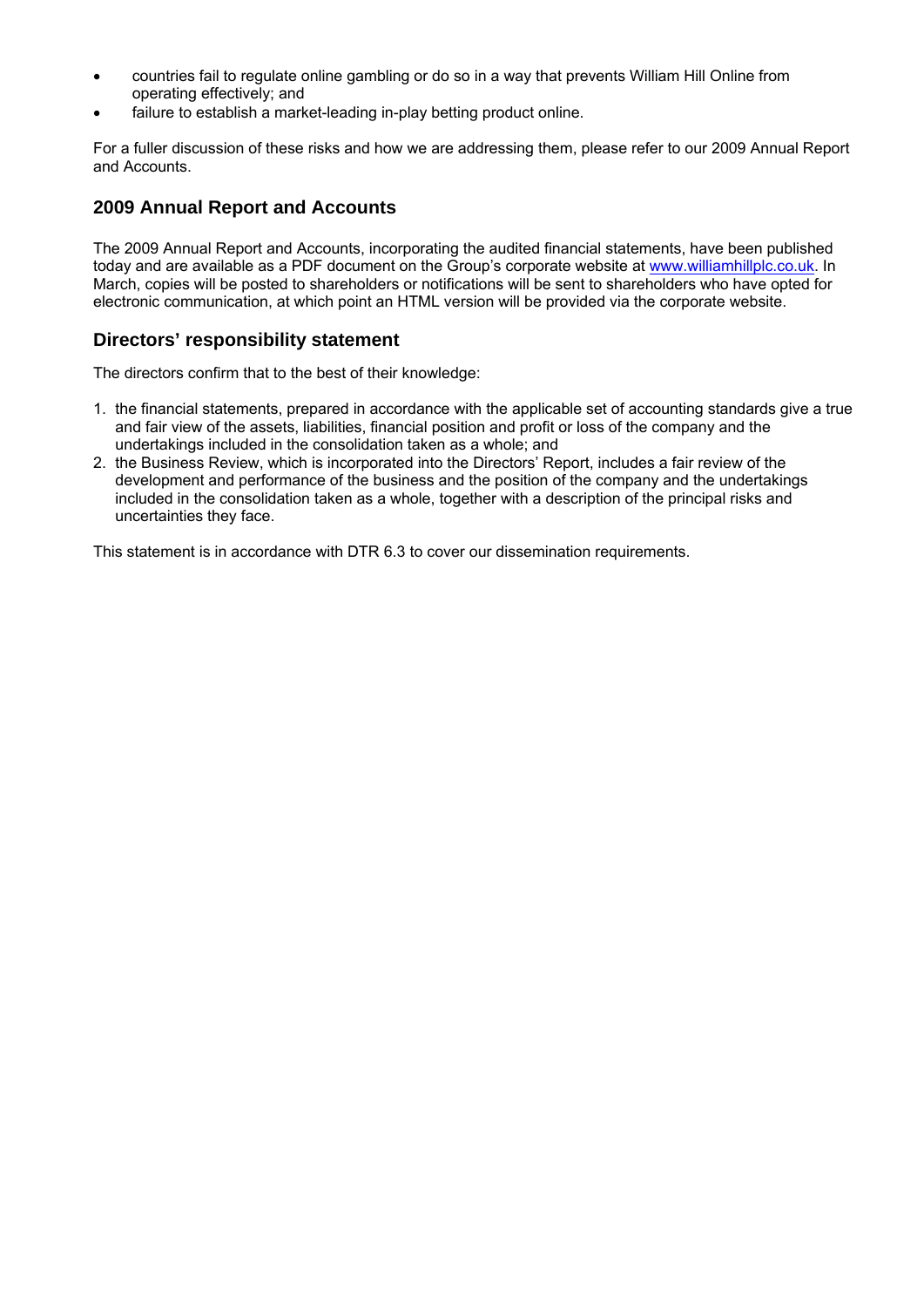# **Glossary and abbreviations**

| <b>AMLD</b>                              | Amusement Machine Licence Duty, payable on gaming machines. For the B2/B3<br>gaming machines available in William Hill shops, we pay £2,215 per machine per<br>year.                                                                                                                                                                                                                                                                                                                                                                   |
|------------------------------------------|----------------------------------------------------------------------------------------------------------------------------------------------------------------------------------------------------------------------------------------------------------------------------------------------------------------------------------------------------------------------------------------------------------------------------------------------------------------------------------------------------------------------------------------|
| Category B2                              | With gaming machines, Category B2 games have a maximum stake of £100,<br>maximum payout of £500 and each game is a minimum of 20 seconds.                                                                                                                                                                                                                                                                                                                                                                                              |
| Category B3                              | With gaming machines, Category B3 games have a maximum stake of £1,<br>maximum payout of £500 and each game is a minimum of 2.5 seconds.                                                                                                                                                                                                                                                                                                                                                                                               |
| Category C                               | With gaming machines, Category C games have a maximum stake of 50 pence,<br>maximum payout of £70.                                                                                                                                                                                                                                                                                                                                                                                                                                     |
| <b>EBIT</b>                              | Earnings before interest and tax.                                                                                                                                                                                                                                                                                                                                                                                                                                                                                                      |
| <b>EBITA</b>                             | Earnings before interest, tax and amortisation relating to trade names, affiliate<br>relationships and non competition agreements as described in note 12 to the Group<br>Financial Statements, excluding exceptional items.                                                                                                                                                                                                                                                                                                           |
| Gross win and net<br>revenue             | Gross win and net revenue are used internally as key performance indicators of the<br>Group's business. The Board believes presentation of gross win/net revenue<br>enhances an investor's understanding of the Group's underlying financial condition<br>and results of operations.                                                                                                                                                                                                                                                   |
|                                          | Gross win is calculated as the total amount that the Group retains from customers<br>after paying out any winnings but before deducting VAT payable on income from<br>gaming machines. For William Hill Online, it includes certain marketing-type costs,<br>such as free bets. Gross win is being used as the primary top-line reporting<br>measure for Retail OTC and machines in 2009 as the machines net revenue<br>number is distorted by the temporarily lower VAT rate in 2009.                                                 |
|                                          | Net revenue is the primary measure for Telephone and William Hill Online. This is<br>defined as gross win less fair-value adjustments for free bets, promotions and<br>bonuses, which are used extensively in online operations but less so in Retail. In<br>Retail, net revenue is relevant to machines and represents gross win less VAT. All<br>other betting tax charges in the Group are recorded in cost of sales.                                                                                                               |
| Gross win margin /<br>net revenue margin | This is a measure, inter alia, of the effect of sporting results on the business. The<br>margin is defined as gross win/net revenue divided by amounts wagered. The<br>margin is also affected by the mix of products with different margins and the<br>amount of concessions or free bets offered to customers.                                                                                                                                                                                                                       |
| Pro forma                                | On 30 December 2008, William Hill acquired certain assets from Playtech and<br>combined these with its existing interactive business to create William Hill Online.<br>The pro forma numbers compare William Hill Online's 2009 performance with the<br>combined 2008 results of William Hill's existing online business and the assets<br>acquired from Playtech, as detailed in the announcement issued on 20 October<br>2008. All other numbers compare William Hill Online with William Hill's standalone<br>interactive business. |
| William Hill Online                      | William Hill Online is a joint venture between William Hill and Playtech. William Hill<br>owns 71% and Playtech 29%.                                                                                                                                                                                                                                                                                                                                                                                                                   |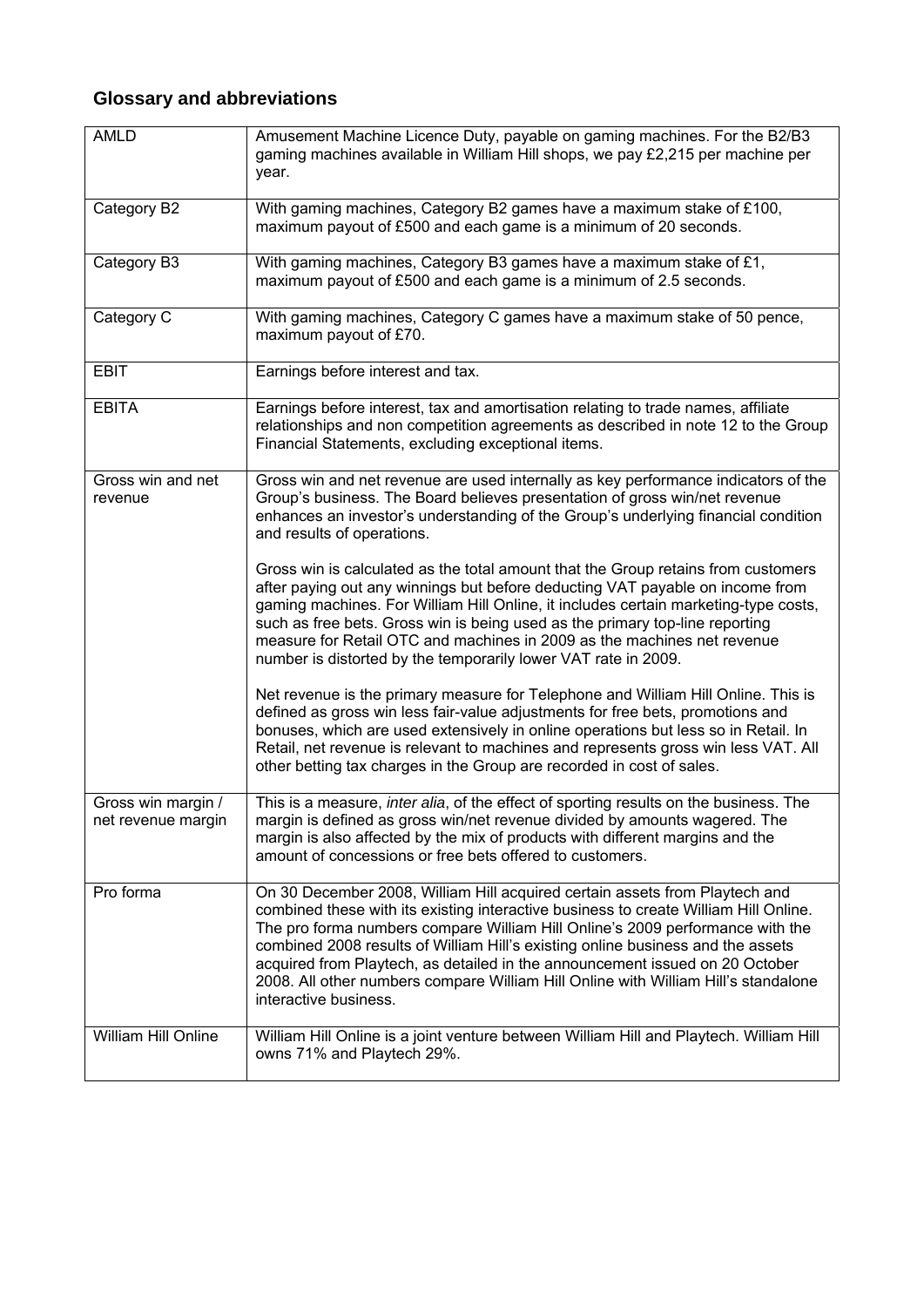## **William Hill PLC Consolidated Income Statement**

for the 52 weeks ended 29 December 2009

|                                                      | <b>Notes</b>   | <b>Before</b><br>exceptional<br>items<br>£m | <b>Exceptional</b><br>items<br>(note 3)<br>£m | 52 weeks<br>ended<br>29 December<br>2009<br>Total<br>£m | <b>Before</b><br>exceptional<br>items<br>£m | Exceptional<br>items<br>(note 3)<br>£m | 52 weeks<br>ended<br>30 December<br>2008<br>Total<br>£m |
|------------------------------------------------------|----------------|---------------------------------------------|-----------------------------------------------|---------------------------------------------------------|---------------------------------------------|----------------------------------------|---------------------------------------------------------|
| <b>Continuing Operations</b>                         |                |                                             |                                               |                                                         |                                             |                                        |                                                         |
| <b>Amounts wagered</b>                               | $\overline{2}$ | 15,489.1                                    | $\qquad \qquad -$                             | 15,489.1                                                | 15,553.9                                    | $\overline{\phantom{0}}$               | 15,553.9                                                |
| Revenue                                              | $\overline{2}$ | 997.9                                       |                                               | 997.9                                                   | 963.7                                       |                                        | 963.7                                                   |
| Cost of sales                                        | $\overline{2}$ | (158.2)                                     | $\overline{\phantom{0}}$                      | (158.2)                                                 | (166.2)                                     |                                        | (166.2)                                                 |
| <b>Gross profit</b>                                  | $\overline{2}$ | 839.7                                       |                                               | 839.7                                                   | 797.5                                       |                                        | 797.5                                                   |
| Other operating income                               |                | 6.1                                         | -                                             | 6.1                                                     | 6.9                                         | —                                      | 6.9                                                     |
| Other operating expenses                             |                | (592.5)                                     | (53.2)                                        | (645.7)                                                 | (522.9)                                     | (5.4)                                  | (528.3)                                                 |
| Share of results of associates and<br>joint ventures |                | (0.3)                                       |                                               | (0.3)                                                   | (2.9)                                       | (5.4)                                  | (8.3)                                                   |
| <b>Operating profit</b>                              |                | 253.0                                       | (53.2)                                        | 199.8                                                   | 278.6                                       | (10.8)                                 | 267.8                                                   |
| Profit on disposal of non-current<br>assets          | 3              |                                             |                                               |                                                         |                                             | 88.0                                   | 88.0                                                    |
| Investment income                                    | 4              | 11.0                                        |                                               | 11.0                                                    | 27.0                                        |                                        | 27.0                                                    |
| Finance costs                                        | 3,5            | (66.5)                                      | (23.4)                                        | (89.9)                                                  | (89.5)                                      |                                        | (89.5)                                                  |
| <b>Profit before tax</b>                             | $\overline{2}$ | 197.5                                       | (76.6)                                        | 120.9                                                   | 216.1                                       | 77.2                                   | 293.3                                                   |
| Tax                                                  | 3,6            | (48.5)                                      | 8.8                                           | (39.7)                                                  | (58.3)                                      | (1.0)                                  | (59.3)                                                  |
| Profit for the period                                | 10             | 149.0                                       | (67.8)                                        | 81.2                                                    | 157.8                                       | 76.2                                   | 234.0                                                   |
| Attributable to:                                     |                |                                             |                                               |                                                         |                                             |                                        |                                                         |
| Equity holders of the parent                         |                | 128.4                                       | (67.3)                                        | 61.1                                                    | 157.8                                       |                                        | 234.0                                                   |
| Minority interest                                    | 11             | 20.6                                        | (0.5)                                         | 20.1                                                    |                                             |                                        |                                                         |
|                                                      |                | 149.0                                       | (67.8)                                        | 81.2                                                    | 157.8                                       | $\overline{\phantom{0}}$               | 234.0                                                   |
| Earnings per share (pence)                           |                |                                             |                                               |                                                         |                                             |                                        |                                                         |
| Basic (as restated)                                  | 8              |                                             |                                               | 9.5                                                     |                                             |                                        | 47.3                                                    |
| Diluted (as restated)                                | 8              |                                             |                                               | 9.4                                                     |                                             |                                        | 47.1                                                    |

## **Consolidated Statement of Recognised Income and Expense**

for the 52 weeks ended 29 December 2009

|                                                    |              | 52 weeks<br>ended | 52 weeks<br>ended |
|----------------------------------------------------|--------------|-------------------|-------------------|
|                                                    |              | 29 December       | 30 December       |
|                                                    |              | 2009              | 2008              |
|                                                    | <b>Notes</b> | £m                | £m                |
| Loss on cash flow hedges                           |              | (20.0)            | (32.0)            |
| Charged to income statement on de-designation      |              | 18.5              |                   |
| Actuarial loss on defined benefit pension scheme   |              | (24.2)            | (31.5)            |
| Tax on items taken directly to equity              |              | 1.3               | 20.5              |
| Net loss recognised directly in equity             |              | (24.4)            | (43.0)            |
| Charged to income statement on cash flow hedges    |              | 21.2              | (9.6)             |
| Profit for the period                              |              | 81.2              | 234.0             |
| Total recognised income and expense for the period |              | 78.0              | 181.4             |
| Attributable to:                                   |              |                   |                   |
| Equity holders of the parent                       |              | 57.9              | 181.4             |
| Minority interest                                  | 11           | 20.1              |                   |
|                                                    |              | 78.0              | 181.4             |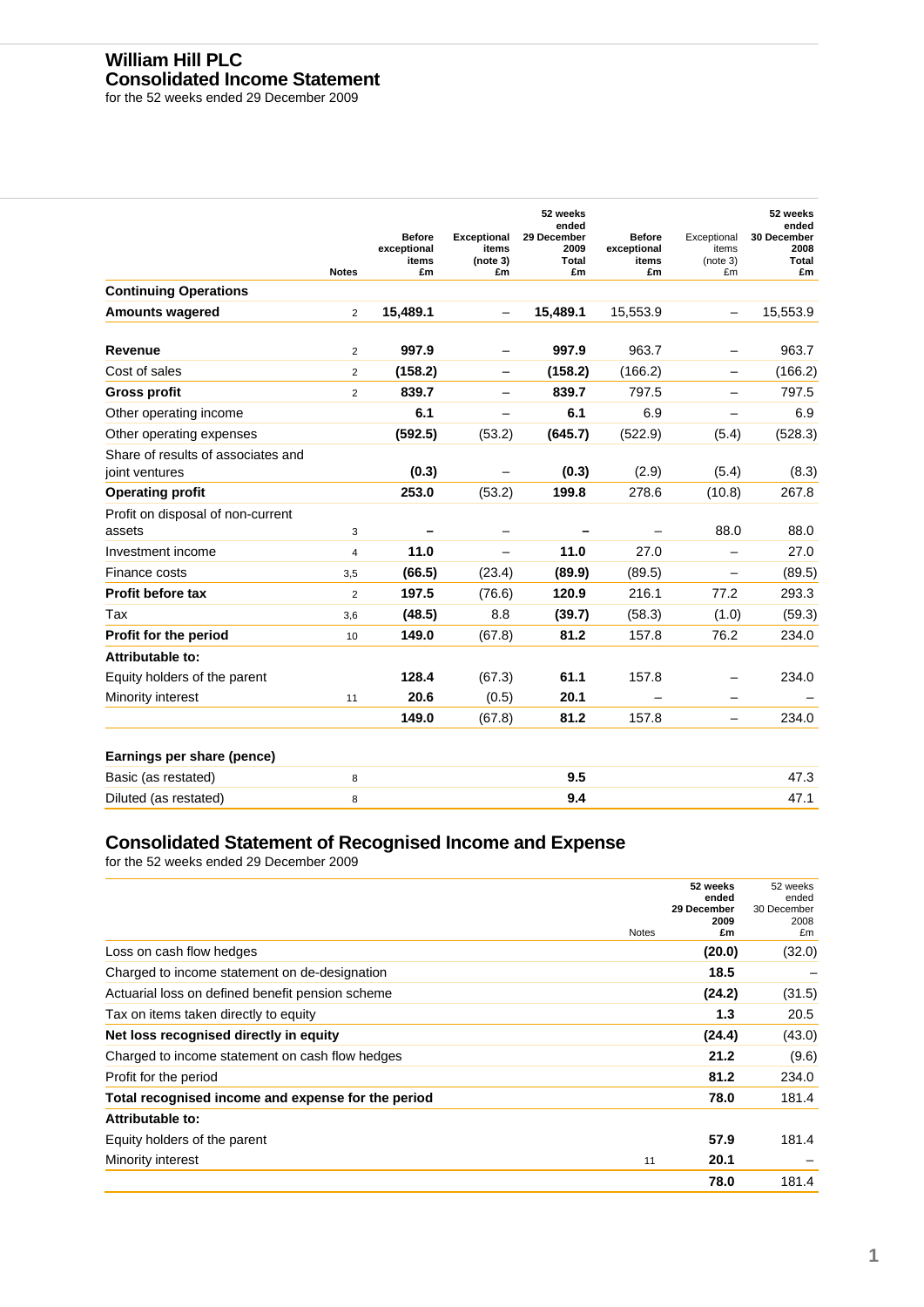# **William Hill PLC Consolidated Balance Sheet**

as at 29 December 2009

| <b>Non-current assets</b><br>Intangible assets<br>1,446.1<br>197.6<br>Property, plant and equipment<br>Interest in associates and joint ventures<br>6.6<br>Deferred tax asset<br>24.1<br>1,674.4<br><b>Current assets</b><br>Inventories<br>0.3<br>55.9<br>Trade and other receivables<br>119.8<br>Cash and cash equivalents<br>176.0<br><b>Total assets</b><br>1,850.4<br><b>Current liabilities</b><br>Trade and other payables<br>(109.2)<br><b>Current tax liabilities</b><br>(57.0)<br>Borrowings<br>(375.0)<br>9<br>Derivative financial instruments<br>(11.5)<br>(552.7)<br><b>Non-current liabilities</b><br><b>Borrowings</b><br>(294.2)<br>9<br>Retirement benefit obligations<br>(43.2)<br>13<br>Derivative financial instruments<br>(36.0)<br>Deferred tax liabilities<br>(168.0)<br>(541.4) | 1,491.5<br>209.6<br>6.6<br>19.6<br>1,727.3<br>0.5<br>31.6<br>76.5<br>108.6<br>1,835.9<br>(109.2)<br>(61.1)<br>(0.8) |
|----------------------------------------------------------------------------------------------------------------------------------------------------------------------------------------------------------------------------------------------------------------------------------------------------------------------------------------------------------------------------------------------------------------------------------------------------------------------------------------------------------------------------------------------------------------------------------------------------------------------------------------------------------------------------------------------------------------------------------------------------------------------------------------------------------|---------------------------------------------------------------------------------------------------------------------|
|                                                                                                                                                                                                                                                                                                                                                                                                                                                                                                                                                                                                                                                                                                                                                                                                          |                                                                                                                     |
|                                                                                                                                                                                                                                                                                                                                                                                                                                                                                                                                                                                                                                                                                                                                                                                                          |                                                                                                                     |
|                                                                                                                                                                                                                                                                                                                                                                                                                                                                                                                                                                                                                                                                                                                                                                                                          |                                                                                                                     |
|                                                                                                                                                                                                                                                                                                                                                                                                                                                                                                                                                                                                                                                                                                                                                                                                          |                                                                                                                     |
|                                                                                                                                                                                                                                                                                                                                                                                                                                                                                                                                                                                                                                                                                                                                                                                                          |                                                                                                                     |
|                                                                                                                                                                                                                                                                                                                                                                                                                                                                                                                                                                                                                                                                                                                                                                                                          |                                                                                                                     |
|                                                                                                                                                                                                                                                                                                                                                                                                                                                                                                                                                                                                                                                                                                                                                                                                          |                                                                                                                     |
|                                                                                                                                                                                                                                                                                                                                                                                                                                                                                                                                                                                                                                                                                                                                                                                                          |                                                                                                                     |
|                                                                                                                                                                                                                                                                                                                                                                                                                                                                                                                                                                                                                                                                                                                                                                                                          |                                                                                                                     |
|                                                                                                                                                                                                                                                                                                                                                                                                                                                                                                                                                                                                                                                                                                                                                                                                          |                                                                                                                     |
|                                                                                                                                                                                                                                                                                                                                                                                                                                                                                                                                                                                                                                                                                                                                                                                                          |                                                                                                                     |
|                                                                                                                                                                                                                                                                                                                                                                                                                                                                                                                                                                                                                                                                                                                                                                                                          |                                                                                                                     |
|                                                                                                                                                                                                                                                                                                                                                                                                                                                                                                                                                                                                                                                                                                                                                                                                          |                                                                                                                     |
|                                                                                                                                                                                                                                                                                                                                                                                                                                                                                                                                                                                                                                                                                                                                                                                                          |                                                                                                                     |
|                                                                                                                                                                                                                                                                                                                                                                                                                                                                                                                                                                                                                                                                                                                                                                                                          |                                                                                                                     |
|                                                                                                                                                                                                                                                                                                                                                                                                                                                                                                                                                                                                                                                                                                                                                                                                          |                                                                                                                     |
|                                                                                                                                                                                                                                                                                                                                                                                                                                                                                                                                                                                                                                                                                                                                                                                                          | (4.5)                                                                                                               |
|                                                                                                                                                                                                                                                                                                                                                                                                                                                                                                                                                                                                                                                                                                                                                                                                          | (175.6)                                                                                                             |
|                                                                                                                                                                                                                                                                                                                                                                                                                                                                                                                                                                                                                                                                                                                                                                                                          |                                                                                                                     |
|                                                                                                                                                                                                                                                                                                                                                                                                                                                                                                                                                                                                                                                                                                                                                                                                          | (1,068.4)                                                                                                           |
|                                                                                                                                                                                                                                                                                                                                                                                                                                                                                                                                                                                                                                                                                                                                                                                                          | (25.9)                                                                                                              |
|                                                                                                                                                                                                                                                                                                                                                                                                                                                                                                                                                                                                                                                                                                                                                                                                          | (37.0)                                                                                                              |
|                                                                                                                                                                                                                                                                                                                                                                                                                                                                                                                                                                                                                                                                                                                                                                                                          | (171.4)                                                                                                             |
|                                                                                                                                                                                                                                                                                                                                                                                                                                                                                                                                                                                                                                                                                                                                                                                                          | (1,302.7)                                                                                                           |
| <b>Total liabilities</b><br>(1,094.1)                                                                                                                                                                                                                                                                                                                                                                                                                                                                                                                                                                                                                                                                                                                                                                    | (1,478.3)                                                                                                           |
| 756.3<br><b>Net assets</b>                                                                                                                                                                                                                                                                                                                                                                                                                                                                                                                                                                                                                                                                                                                                                                               | 357.6                                                                                                               |
| <b>Equity</b>                                                                                                                                                                                                                                                                                                                                                                                                                                                                                                                                                                                                                                                                                                                                                                                            |                                                                                                                     |
| 70.2<br>Called-up share capital<br>10                                                                                                                                                                                                                                                                                                                                                                                                                                                                                                                                                                                                                                                                                                                                                                    | 35.4                                                                                                                |
| 317.3<br>Share premium account<br>10                                                                                                                                                                                                                                                                                                                                                                                                                                                                                                                                                                                                                                                                                                                                                                     |                                                                                                                     |
| Capital redemption reserve<br>6.8<br>10                                                                                                                                                                                                                                                                                                                                                                                                                                                                                                                                                                                                                                                                                                                                                                  | 6.8                                                                                                                 |
| (26.1)<br>Merger reserve<br>10                                                                                                                                                                                                                                                                                                                                                                                                                                                                                                                                                                                                                                                                                                                                                                           | (26.1)                                                                                                              |
| Own shares held<br>(23.9)<br>10                                                                                                                                                                                                                                                                                                                                                                                                                                                                                                                                                                                                                                                                                                                                                                          | (31.1)                                                                                                              |
| Hedging and translation reserves<br>(12.8)<br>10                                                                                                                                                                                                                                                                                                                                                                                                                                                                                                                                                                                                                                                                                                                                                         | (26.2)                                                                                                              |
| 412.6<br>Retained earnings<br>10                                                                                                                                                                                                                                                                                                                                                                                                                                                                                                                                                                                                                                                                                                                                                                         | 389.3                                                                                                               |
| Equity attributable to equity holders of the parent<br>744.1                                                                                                                                                                                                                                                                                                                                                                                                                                                                                                                                                                                                                                                                                                                                             | 348.1                                                                                                               |
| 12.2<br>Minority interest<br>11                                                                                                                                                                                                                                                                                                                                                                                                                                                                                                                                                                                                                                                                                                                                                                          | 9.5                                                                                                                 |
| <b>Total equity</b><br>756.3                                                                                                                                                                                                                                                                                                                                                                                                                                                                                                                                                                                                                                                                                                                                                                             | 357.6                                                                                                               |

The financial statements of William Hill PLC, registered number 4212563, were approved by the Board of directors and authorised for issue on 26 February 2010 and are signed on its behalf by:

R J Topping S P Lane

Director Director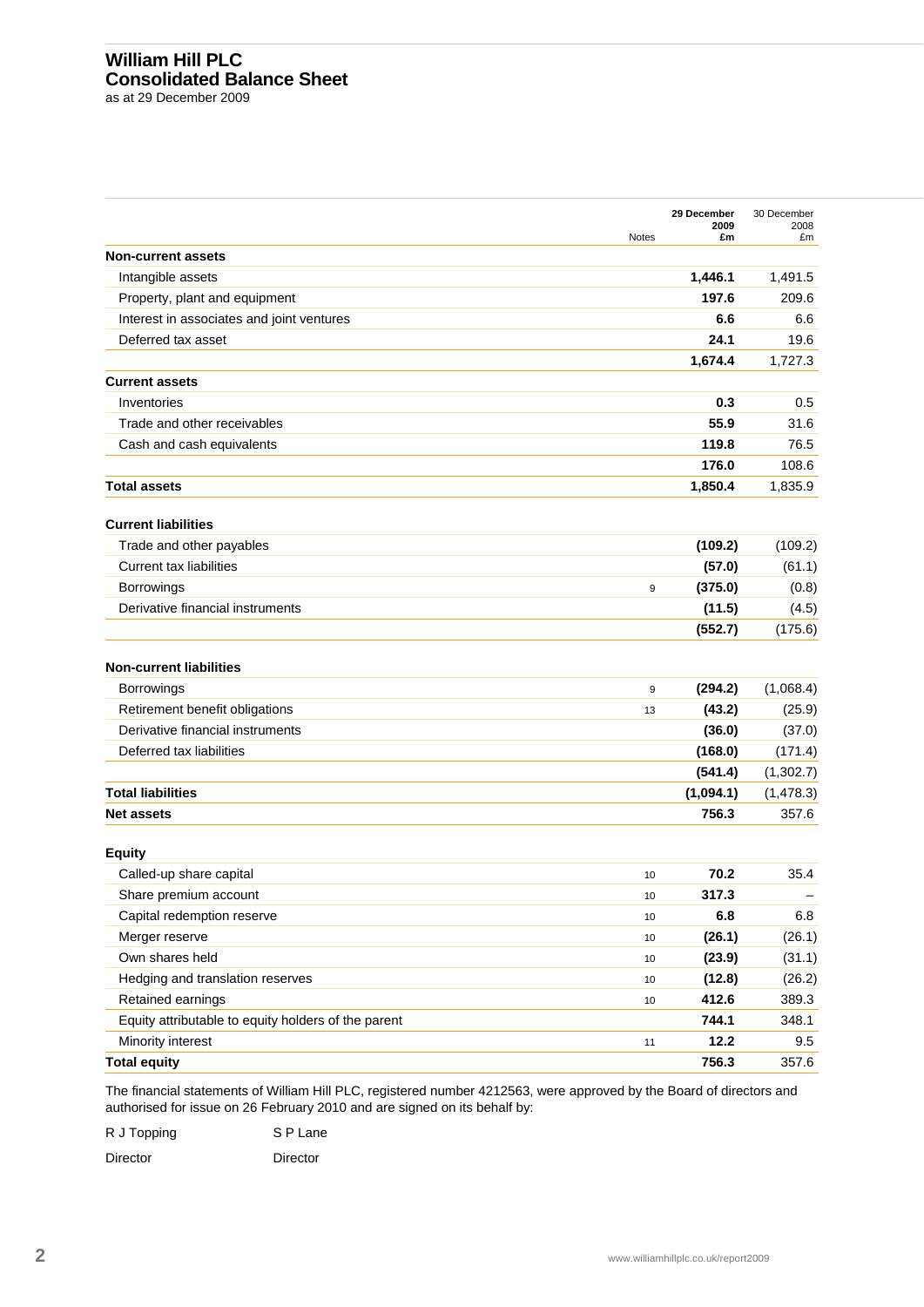## **William Hill PLC Consolidated Cash Flow Statement**

for the 52 weeks ended 29 December 2009

|                                                                 | <b>Notes</b> | 52 weeks<br>ended<br>29 December<br>2009<br>£m | 52 weeks<br>ended<br>30 December<br>2008<br>£m |
|-----------------------------------------------------------------|--------------|------------------------------------------------|------------------------------------------------|
| Net cash from operating activities                              | 12           | 170.4                                          | 209.9                                          |
| <b>Investing activities</b>                                     |              |                                                |                                                |
| Dividend from associate                                         |              | 2.8                                            | 2.9                                            |
| Interest received                                               |              | 1.1                                            | 12.9                                           |
| Proceeds on disposal of property, plant and equipment           |              | 1.5                                            | 1.6                                            |
| Proceeds on disposal of shares in joint ventures and associates |              |                                                | 2.1                                            |
| Proceeds on exceptional sale of freehold properties             |              |                                                | 4.5                                            |
| Purchases of property, plant and equipment                      |              | (22.4)                                         | (28.0)                                         |
| Purchases of betting licences                                   |              |                                                | (0.4)                                          |
| Expenditure on computer software                                |              | (14.1)                                         | (25.0)                                         |
| Acquisition of subsidiaries                                     |              |                                                | (1.5)                                          |
| Investment in joint ventures                                    |              | (3.1)                                          | (6.2)                                          |
| Net cash used in investing activities                           |              | (34.2)                                         | (37.1)                                         |
| <b>Financing activities</b><br>SAYE share option redemptions    |              | 1.4                                            | 0.7                                            |
| Dividends paid                                                  | 7.10         | (17.5)                                         | (80.8)                                         |
| Minority dividends paid                                         |              | (17.4)                                         |                                                |
| Repayments of borrowings                                        |              | (693.0)                                        | (85.6)                                         |
| New Finance raised from bond issue                              |              | 297.9                                          |                                                |
| Bond issue finance costs                                        |              | (4.0)                                          |                                                |
| New debt facility issue costs                                   |              | (12.4)                                         |                                                |
| Proceeds on issue of shares                                     | 10           | 365.3                                          |                                                |
| Costs related to issue of shares                                | 10           | (13.2)                                         |                                                |
| Net cash used in financing activities                           |              | (92.9)                                         | (165.7)                                        |
| Net increase in cash and cash equivalents in the period         |              | 43.3                                           | 7.1                                            |
|                                                                 |              |                                                |                                                |
| Cash and cash equivalents at start of period                    |              | 76.5                                           | 69.4                                           |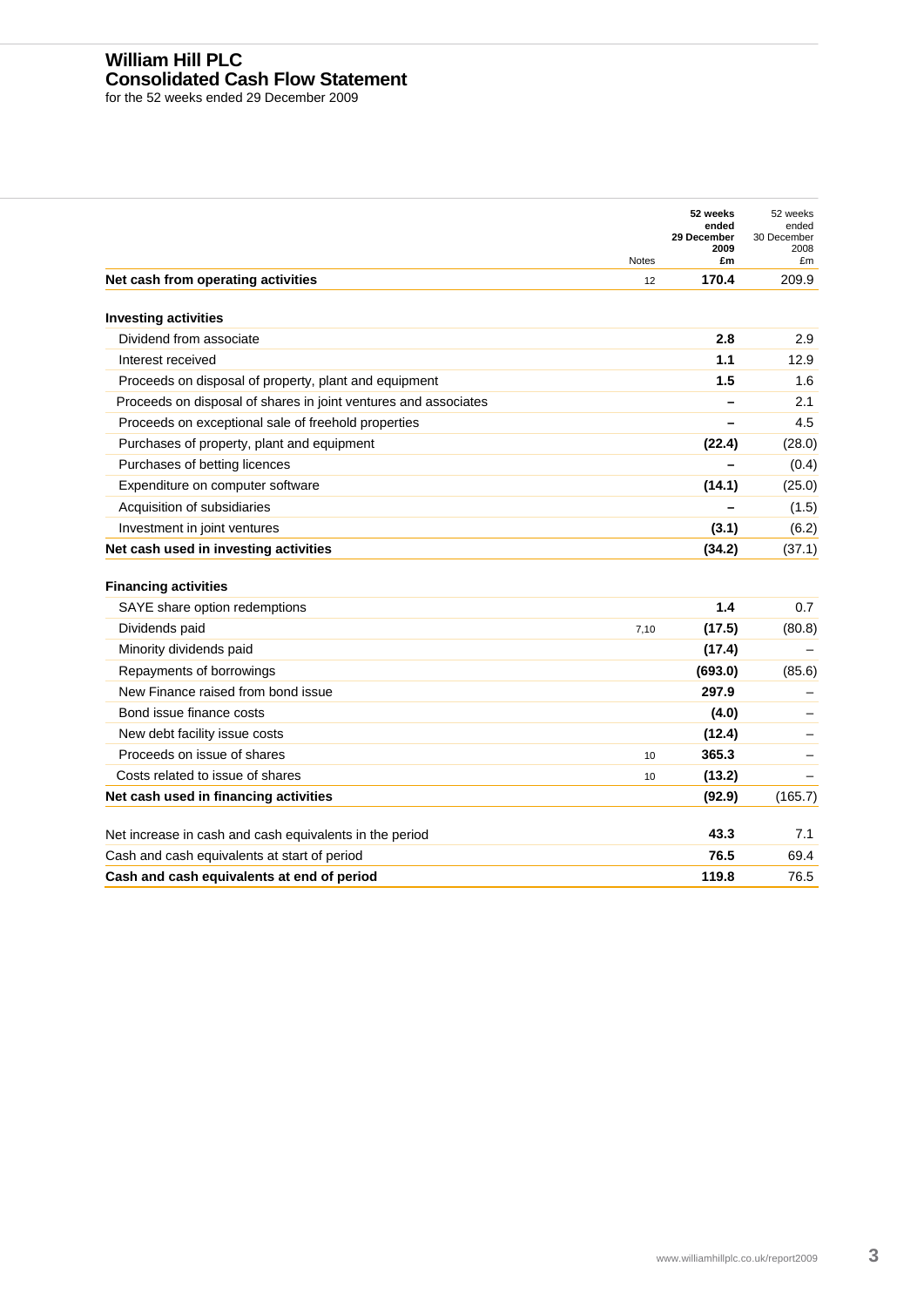## **William Hill PLC Notes to the Group Financial Statements**

for the 52 weeks ended 29 December 2009

# **1. Basis of accounting**

## **General Information**

William Hill PLC is a company incorporated in the United Kingdom under the Companies Act 2006. The address of the registered office is Greenside House, 50 Station Road, London, N22 7TP.

These financial statements are presented in pounds sterling because that is the currency of the primary economic environment in which the Group operates

# <sup>B</sup>**Adoption of new and revised standards**

In preparing the Group financial statements for the current year the Group has adopted the following new International Financial Reporting Standards (IFRS), amendments to IFRS and Financial Reporting Interpretations Committee (IFRIC) interpretations, which have not had a significant effect on the results or net assets of the Group:

| <b>IFRIC 12</b> | Service Concession Arrangements; |
|-----------------|----------------------------------|
| <b>IFRIC 13</b> | Customer Loyalty Programmes;     |

At the date of authorisation of these Group financial statements, the following Standards and Interpretations, which have not been applied in these Group financial statements, were in issue but not yet effective:

| IFRS 1 (amended)      | IAS 27 (amended) – Cost of an Investment in a Subsidiary, Jointly Controlled Entity or<br>Associate; |
|-----------------------|------------------------------------------------------------------------------------------------------|
| IFRS 2 (amended)      | Share-based Payment – Vesting Conditions and Cancellations;                                          |
| IFRS 3 (revised 2008) | <b>Business Combinations:</b>                                                                        |
| <b>IFRS 8</b>         | Operating segments;                                                                                  |
| IAS 1 (revised 2007)  | <b>Presentation of Financial Statements;</b>                                                         |
| IAS 20 (amended)      | Accounting for Government grants and disclosure of Government assistance;                            |
| IAS 23 (revised 2007) | Borrowing Costs;                                                                                     |
| IAS 24 (revised 2007) | <b>Related Party Disclosures;</b>                                                                    |
| IAS 27 (revised 2008) | Consolidated and Separate Financial Statements;                                                      |
| IAS 32 (amended)      | IAS 1 (amended) – Puttable Financial Instruments and Obligations Arising on Liquidation;             |
| IAS 38 (amended)      | Intangible assets;                                                                                   |
| IAS 39 (amended)      | Financial instruments: Recognition and measurement;                                                  |
| IAS 40 (amended)      | Investment property;                                                                                 |
| <b>IFRIC 15</b>       | Agreements for the Construction of Real Estate;                                                      |
| <b>IFRIC 16</b>       | Hedges of a Net Investment in a Foreign Operation;                                                   |
| <b>IFRIC 17</b>       | Distributions of Non-cash Assets to Owners;                                                          |
| <b>IFRIC 18</b>       | Transfers of Assets from Customers; and                                                              |
| <b>IFRIC 19</b>       | Extinguishing Financial Liabilities with Equity Instruments.                                         |

The directors anticipate that the adoption of these Standards and Interpretations in future periods will have no material impact on the financial statements of the Group.

The financial statements for the 52 weeks ended 29 December 2009, which have been approved by a committee of the Board of Directors on 26 February 2010 have been prepared on the basis of accounting policies set out in the Group's statutory accounts for the 52 weeks ended 30 December 2008. This preliminary report should therefore be read in conjunction with the 2008 financial statements.

The financial statements set out in this preliminary announcement do not constitute the Company's statutory accounts for the 52 week period ended 29 December 2009 or the 52 week period ended 30 December 2008, but is derived from those accounts. Statutory accounts for the 52 week period ended 30 December 2008 have been delivered to the Registrar of Companies and those for the 52 week period ended 29 December 2009 will be delivered following the Company's Annual General Meeting. The auditors have reported on those accounts and their reports were unqualified and did not contain statements under section 498 (2) or (3) Companies Act 2006.

Whilst the financial information included in this preliminary announcement has been computed in accordance with IFRS, this announcement does not itself contain sufficient information to comply with IFRS. The Company has published full financial statements that comply with IFRS on 26 February 2010.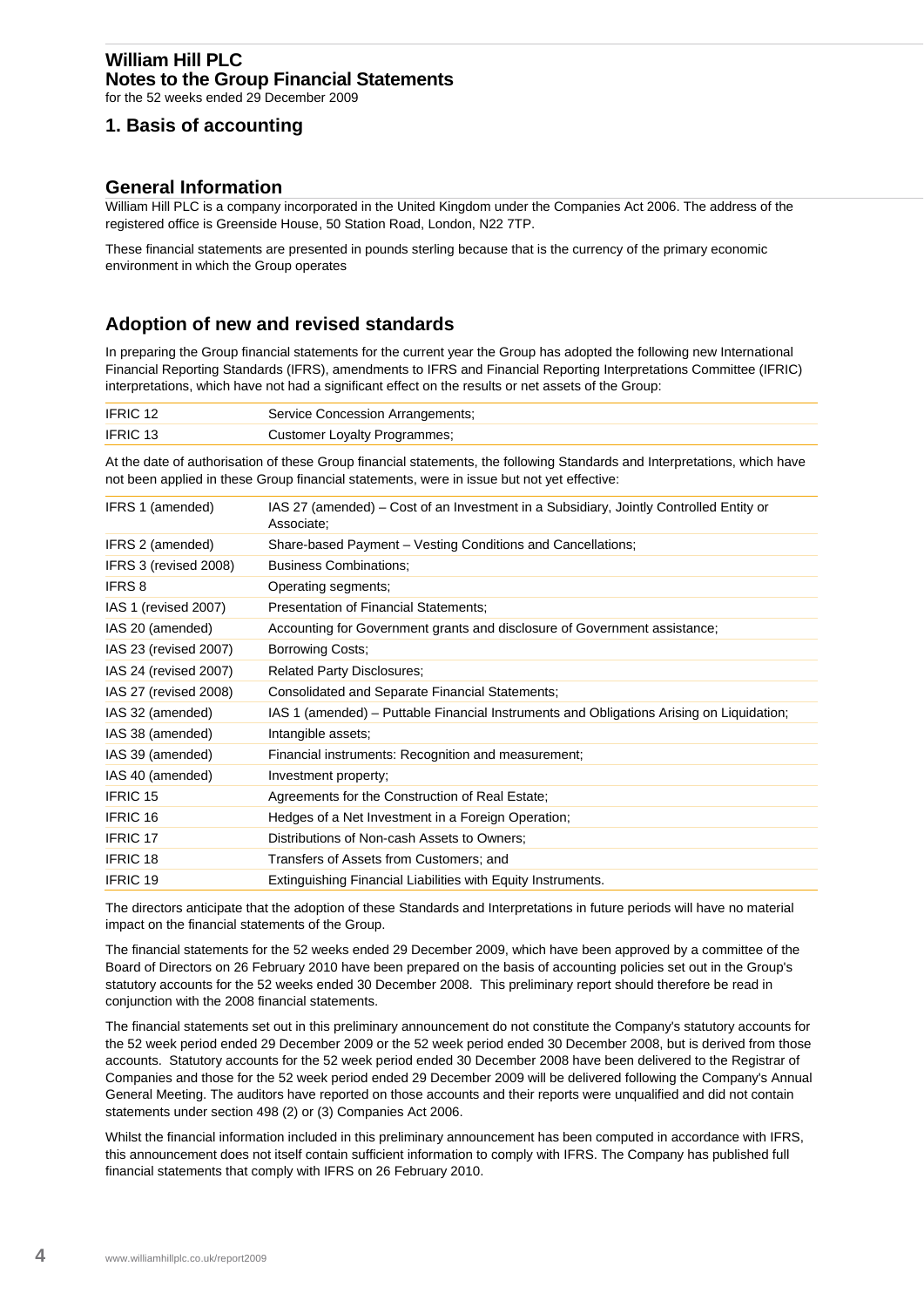# **Basis of accounting**

The Group financial statements have been prepared in accordance with IFRS. The Group financial statements have also been prepared in accordance with IFRS adopted by the European Union and therefore the Group financial statements comply with Article 4 of the EU IAS Regulation.

The financial statements have been prepared on the historical cost basis, except for the revaluation of certain financial instruments.

# 52B**Basis of consolidation**

The Group financial statements incorporate the financial statements of the Company and entities controlled by the Company (its subsidiaries) made up to 29 December 2009. Control is achieved where the Company has the power to govern the financial and operating policies of an investee entity so as to obtain benefits from its activities.

The results of subsidiaries acquired or disposed of during the period are included in the consolidated income statement from the effective date of acquisition or up to the effective date of disposal, as appropriate.

Where necessary, adjustments are made to the financial statements of subsidiaries to bring the accounting policies used into line with those used by the Group. All intra-Group transactions, balances, income and expenses are eliminated on consolidation.

# **Business combination**

On acquisition, the assets, liabilities and contingent liabilities of a subsidiary are measured at their fair values at the date of acquisition. Any excess of the cost of acquisition over the fair values of the identifiable net assets acquired is recognised as goodwill. Any deficiency of the cost of acquisition below the fair values of the identifiable net assets acquired (i.e. discount on acquisition) is credited to profit and loss in the period of acquisition.

# **Going concern**

The Group meets its day to day working capital requirements through its cash resources supplemented by a revolving credit loan facility, which expires on 1 March 2010. As set out in note 9, the Group's funding requirements beyond this date have been satisfied by raising approximately £350m through a rights issue, a further £300m through the issue of 7.125% Guaranteed Notes due 2016 and renegotiating the Group's bank loan facilities of £538.5m, which includes a £179.5m revolving credit facility. Whilst current economic conditions create uncertainty over the level of demand for the Group's products; the Group's forecasts and projections, taking account of reasonably possible changes in trading performance, show that the Group should be able to operate within the level of its new borrowing facilities.

After making enquiries, the directors have a reasonable expectation that the Company and the Group have adequate resources to continue in operational existence for the foreseeable future. Accordingly, they continue to adopt the going concern basis in preparing the annual report and accounts.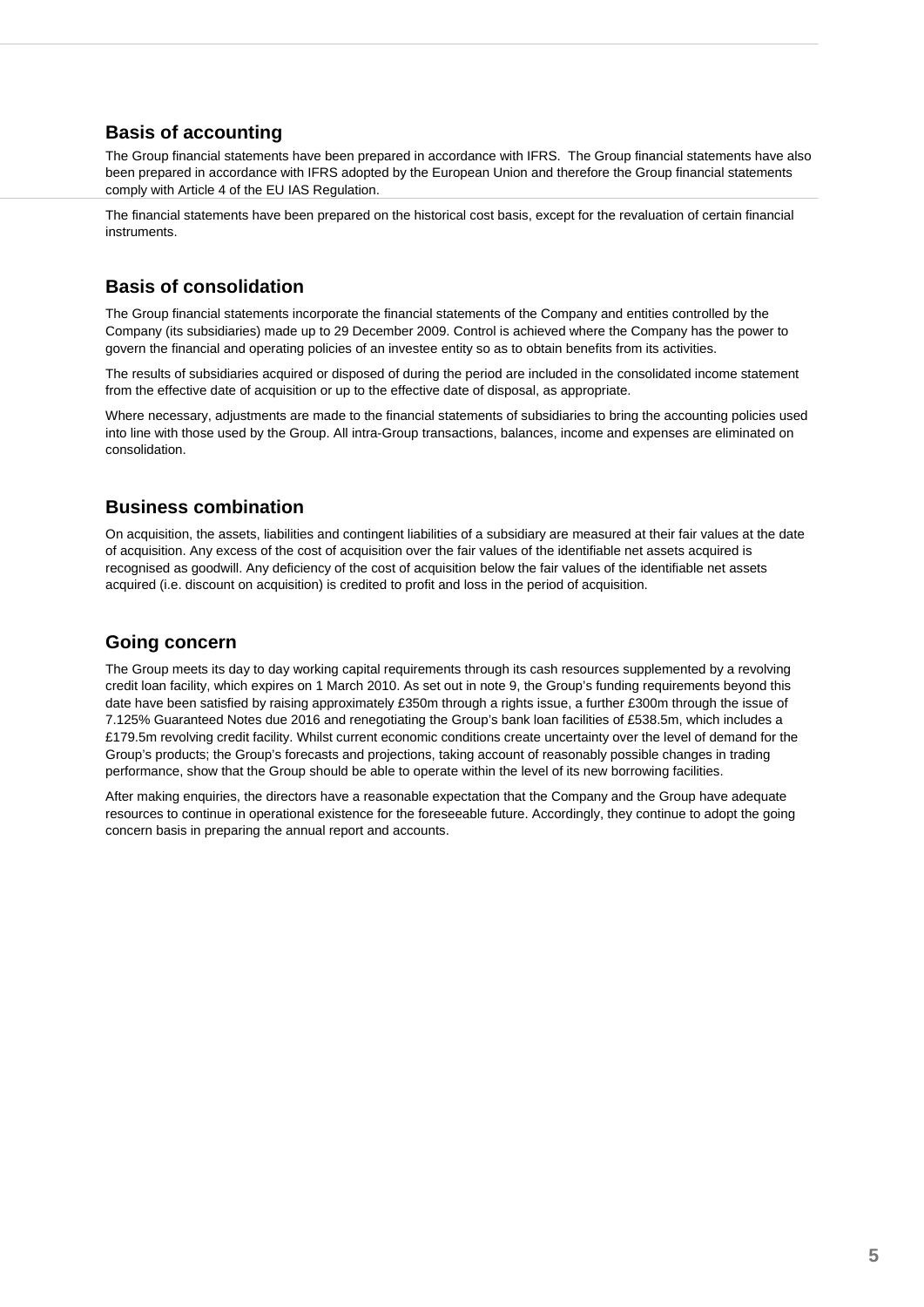# **2. Segment information**

For management purposes, the Group is currently organised into three operating divisions – Retail, Online and Telephone. These divisions are the basis on which the Group reports its primary segment information.

|                                                                         | Retail<br>£m | Online<br>£m | Telephone<br>£m | Other<br>£m              | Corporate<br>£m          | Group<br>£m |
|-------------------------------------------------------------------------|--------------|--------------|-----------------|--------------------------|--------------------------|-------------|
| Amounts wagered                                                         | 13,670.2     | 1,281.8      | 507.7           | 29.4                     | $\qquad \qquad -$        | 15,489.1    |
| Payout                                                                  | (12, 912.7)  | (1,078.3)    | (478.0)         | (22.2)                   | $\overline{\phantom{0}}$ | (14, 491.2) |
| Revenue                                                                 | 757.5        | 203.5        | 29.7            | 7.2                      | $\overline{\phantom{0}}$ | 997.9       |
| GPT, duty, levies and other cost of sales                               | (125.7)      | (24.7)       | (7.0)           | (0.8)                    |                          | (158.2)     |
| Gross profit                                                            | 631.8        | 178.8        | 22.7            | 6.4                      | $\equiv$                 | 839.7       |
| Depreciation                                                            | (23.7)       | (0.7)        | (1.2)           | (0.3)                    | (1.3)                    | (27.2)      |
| Amortisation <sup>(1)</sup>                                             | (2.1)        | (11.3)       | (0.8)           |                          |                          | (14.2)      |
| Other administrative expenses                                           | (403.3)      | (97.9)       | (22.5)          | (5.5)                    | (15.8)                   | (545.0)     |
| Exceptional operating expense                                           | (8.2)        | (10.2)       | (34.8)          |                          |                          | (53.2)      |
| Segment operating profit/(loss)<br>pre-exceptional items                | 194.5        | 58.7         | (36.6)          | 0.6                      | (17.1)                   | 200.1       |
| <b>Exceptional items</b>                                                |              |              |                 |                          | (23.4)                   | (23.4)      |
| Segment operating profit/(loss) after<br>exceptional items              | 194.5        | 58.7         | (36.6)          | 0.6                      | (40.5)                   | 176.7       |
| Share of result of associate, joint<br>ventures, and impairment charges |              |              |                 |                          | (0.3)                    | (0.3)       |
| Investment income                                                       |              |              |                 |                          | 11.0                     | 11.0        |
| Finance costs                                                           |              |              |                 |                          | (66.5)                   | (66.5)      |
| (Loss)/profit before tax                                                |              |              |                 |                          | (96.3)                   | 120.9       |
| <b>Balance sheet information</b>                                        |              |              |                 |                          |                          |             |
| Total segment assets                                                    | 1,383.5      | 289.7        | 61.5            | 14.9                     | 76.7                     | 1,826.3     |
| Total segment liabilities                                               | (38.7)       | (51.2)       | (9.2)           | (0.2)                    | (789.8)                  | (889.1)     |
| Investment in associates and joint<br>ventures                          |              |              |                 |                          | 6.6                      | 6.6         |
| Capital additions                                                       | 14.4         | 14.0         | 2.3             |                          | 4.0                      | 34.7        |
| Included within Total assets:                                           |              |              |                 |                          |                          |             |
| Goodwill                                                                | 681.0        | 183.9        | 45.6            | 7.1                      | $\overline{\phantom{0}}$ | 917.6       |
| Other intangibles with indefinite lives                                 | 484.6        | —            |                 | $\overline{\phantom{0}}$ | $\qquad \qquad -$        | 484.6       |

Business segment information for the 52 weeks ended 29 December 2009:

<sup>(1)</sup> Included within amortisation for the Online segment is £5.5m of amortised intangible assets relating to trade names and affiliate relationships arising from the acquisition of Playtech assets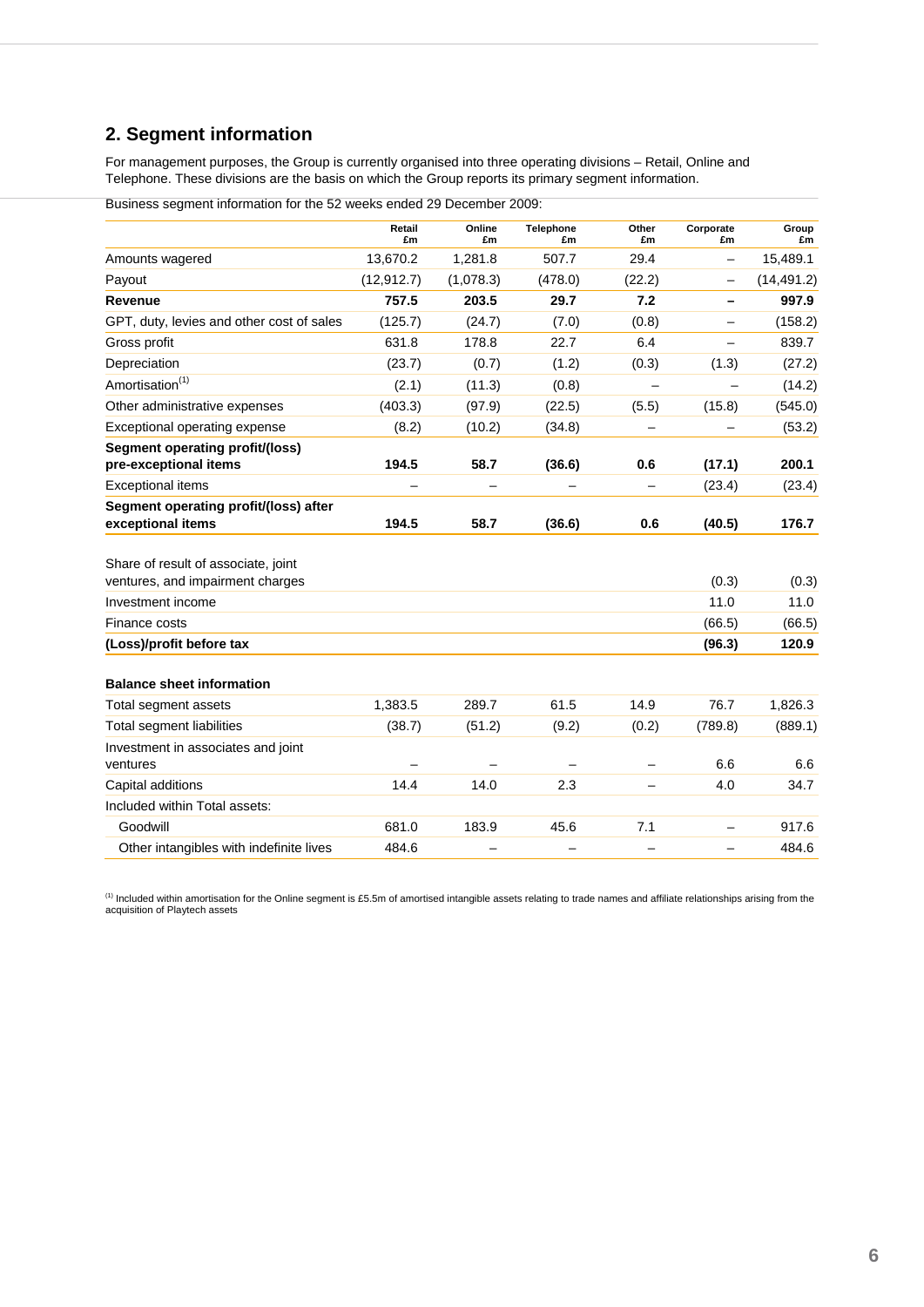# **2. Segment information (continued)**

Business segment information for the 52 weeks ended 30 December 2008:

|                                                            | Retail<br>£m | Online<br>£m | <b>Telephone</b><br>£m | Other<br>£m              | Corporate<br>£m          | Group<br>£m |
|------------------------------------------------------------|--------------|--------------|------------------------|--------------------------|--------------------------|-------------|
| Amounts wagered                                            | 13,567.0     | 1,414.8      | 545.0                  | 27.1                     | $\overline{\phantom{0}}$ | 15,553.9    |
| Payout                                                     | (12, 776.3)  | (1,289.7)    | (505.2)                | (19.0)                   | $\qquad \qquad -$        | (14, 590.2) |
| Revenue                                                    | 790.7        | 125.1        | 39.8                   | 8.1                      | -                        | 963.7       |
| GPT, duty, levies and other cost of sales                  | (135.6)      | (20.4)       | (9.2)                  | (1.0)                    | $\overline{\phantom{0}}$ | (166.2)     |
| Gross profit                                               | 655.1        | 104.7        | 30.6                   | 7.1                      | $\overline{\phantom{0}}$ | 797.5       |
| Depreciation                                               | (25.2)       | (1.0)        | (0.9)                  | (0.3)                    | (2.1)                    | (29.5)      |
| Amortisation                                               | (2.8)        | (3.4)        | (0.2)                  | $\overline{\phantom{0}}$ |                          | (6.4)       |
| Other administrative expenses                              | (387.0)      | (45.7)       | (23.6)                 | (5.6)                    | (18.2)                   | (480.1)     |
| Exceptional operating expense                              |              | (5.4)        |                        |                          |                          | (5.4)       |
| Segment operating profit/(loss)<br>pre-exceptional items)  | 240.1        | 49.2         | 5.9                    | 1.2                      | (20.3)                   | 276.1       |
| <b>Exceptional items</b>                                   |              | 86.4         |                        | $\overline{\phantom{0}}$ | 2.8                      | 89.2        |
| Segment operating profit/(loss) after<br>exceptional items | 240.1        | 135.6        | 5.9                    | 1.2                      | (17.5)                   | 365.3       |
| Share of result of associate and<br>joint ventures         |              |              |                        |                          | (9.5)                    | (9.5)       |
| Investment income                                          |              |              |                        |                          | 27.0                     | 27.0        |
| Finance costs                                              |              |              |                        |                          | (89.5)                   | (89.5)      |
| Profit/(loss) before tax                                   |              |              |                        |                          | (89.5)                   | 293.3       |
| <b>Balance sheet information</b>                           |              |              |                        |                          |                          |             |
| Total segment assets                                       | 1,363.9      | 261.0        | 90.0                   | 15.5                     | 85.9                     | 1,816.3     |
| Total segment liabilities                                  | (38.6)       | (39.0)       | (8.9)                  | (0.3)                    | (1, 181.7)               | (1,268.5)   |
| Investment in associates and<br>joint ventures             |              |              |                        |                          | 6.6                      | 6.6         |
| Capital additions                                          | 29.5         | 17.4         | 4.9                    | 0.3                      |                          | 52.1        |
| Included within Total assets:                              |              |              |                        |                          |                          |             |
| Goodwill                                                   | 687.8        | 183.9        | 80.4                   | 7.1                      |                          | 959.2       |
| Other intangibles with indefinite lives                    | 484.3        |              |                        |                          |                          | 484.3       |

The Retail distribution channel comprises all activity undertaken in LBOs including gaming machines. The Online segment comprises all activity undertaken on-line including an online sportsbook, online casino, online poker sites and other gaming products. The Telephone segment comprises the Group's telephone betting services including telephone bet capture positions at its call centres in Leeds and Sheffield. Other activities include on-course betting and greyhound stadia operations.

Net assets/(liabilities) have been allocated by segment where assets and liabilities can be identified with a particular channel. Corporate net assets include corporation and deferred tax, net borrowings, and pension liability as well as any assets and liabilities that cannot be allocated to a particular channel other than on an arbitrary basis.

There are no inter-segmental sales within the Group.

In accordance with IAS 14 'Segment Reporting', segment information by geographical location is not presented as the Group's revenue and profits arise primarily from customers in the United Kingdom with significantly less than 10% (the minimum required by IAS 14 to necessitate disclosure) of revenue and profits generated from customers outside of this jurisdiction. Similarly, only a small portion of the Group's net assets is located outside of the United Kingdom.

Reconciliation of segment liabilities to the consolidated balance sheet

|                                    |                           | Assets                    |                           | Liabilities               |
|------------------------------------|---------------------------|---------------------------|---------------------------|---------------------------|
|                                    | 29 December<br>2009<br>£m | 30 December<br>2008<br>£m | 29 December<br>2009<br>£m | 30 December<br>2008<br>£m |
| Total segment assets/(liabilities) | 1.826.3                   | 1.816.3                   | (889.1)                   | (1,268.5)                 |
| Current tax assets/(liabilities)   |                           |                           | (37.0)                    | (38.4)                    |
| Deferred tax assets/(liabilities)  | 24.1                      | 19.6                      | (168.0)                   | (171.4)                   |
| <b>Total assets/(liabilities)</b>  | 1,850.4                   | 1,835.9                   | (1,094.1)                 | (1, 478.3)                |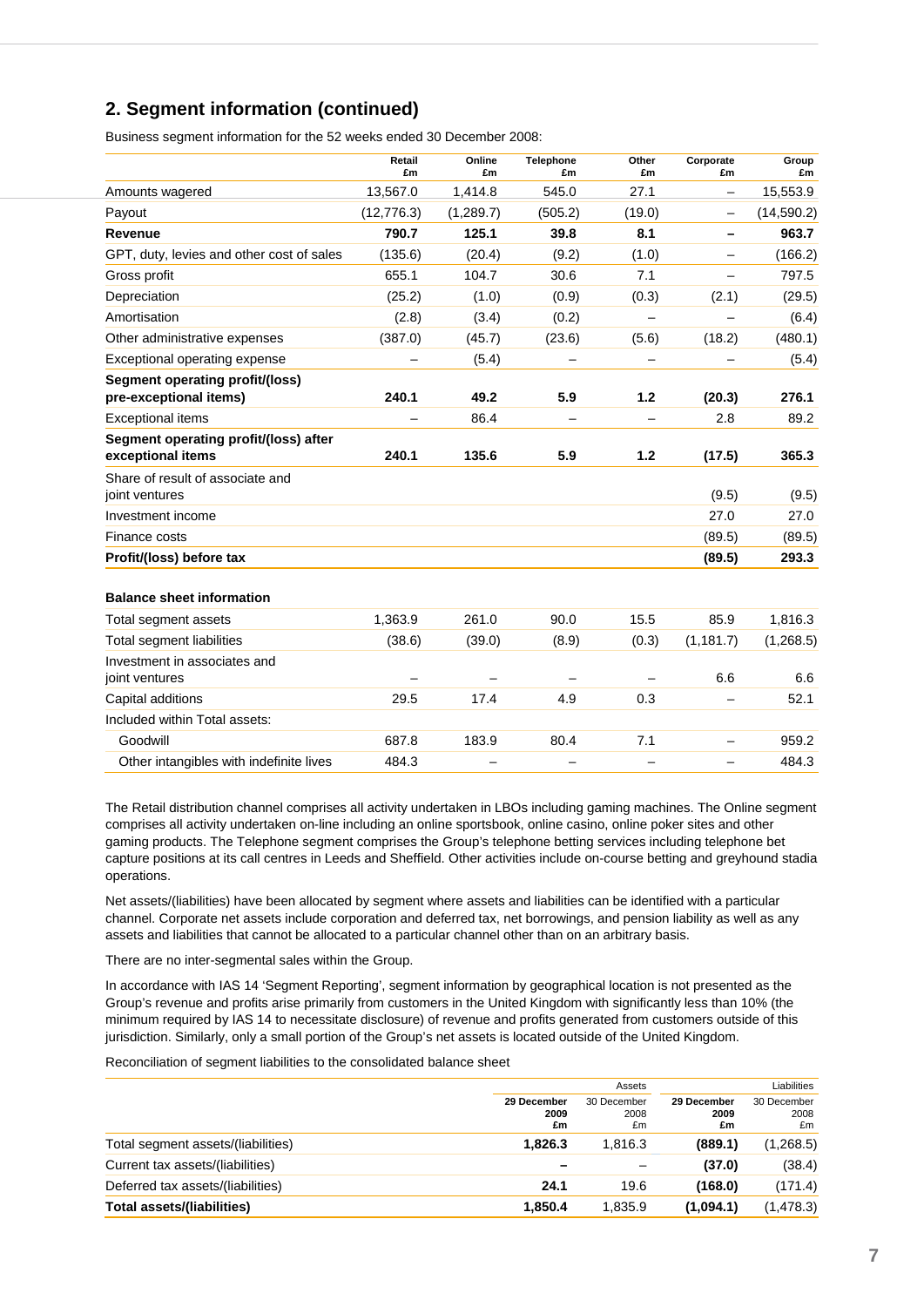## **3. Exceptional items**

Exceptional items are those items the Group considers to be one-off or material in nature that should be brought to the reader's attention in understanding the Group's financial performance. Exceptional items are as follows:

|                                                                                | 52 weeks             | 52 weeks             |
|--------------------------------------------------------------------------------|----------------------|----------------------|
|                                                                                | ended<br>29 December | ended<br>30 December |
|                                                                                | 2009<br>£m           | 2008<br>£m           |
|                                                                                |                      |                      |
| Operating                                                                      |                      |                      |
| Impairment of assets and costs in relation to termination of NextGen programme |                      | (4.0)                |
| Integration costs in respect of William Hill Online <sup>2</sup>               | (10.2)               | (1.4)                |
| Impairment of joint venture <sup>3</sup>                                       |                      | (5.4)                |
| Telephone business goodwill write off <sup>4</sup>                             | (34.8)               |                      |
| Impairment of assets within Willstan Racing (Ireland) Limited <sup>5</sup>     | (8.2)                |                      |
|                                                                                | (53.2)               | (10.8)               |
| <b>Non-Operating</b>                                                           |                      |                      |
| Gain on disposal of William Hill Online <sup>6</sup>                           |                      | 86.4                 |
| Sale and leaseback of LBO properties'                                          |                      | 2.8                  |
| Loss on disposal of joint venture <sup>8</sup>                                 |                      | (1.2)                |
| Fair value loss on hedging arrangements <sup>9</sup>                           | (20.5)               |                      |
| Costs in respect of rights issue and re-financing <sup>10</sup>                | (2.9)                |                      |
|                                                                                | (23.4)               | 88.0                 |
| <b>Total exceptional items</b>                                                 | (76.6)               | 77.2                 |

The tax impact of exceptional items is as follows:

|                                                                                                                                       | 52 weeks<br>ended<br>29 December<br>2009<br>£m | 52 weeks<br>ended<br>30 December<br>2008<br>£m |
|---------------------------------------------------------------------------------------------------------------------------------------|------------------------------------------------|------------------------------------------------|
| Tax relief expected in respect of assets impairment and costs in relation to the termination<br>of the NextGen programme <sup>1</sup> |                                                | 1.1                                            |
| Integration costs in respect of William Hill Online <sup>2</sup>                                                                      | 2.4                                            | 0.3                                            |
| Impairment of joint ventures <sup>3</sup>                                                                                             |                                                |                                                |
| Gain on disposal of William Hill Online <sup>4</sup>                                                                                  |                                                | (1.7)                                          |
| Deferred tax charge on held over capital gain on sale and leaseback of LBO's'                                                         |                                                | (0.7)                                          |
| Tax credit in respect of rights issue and finance costs <sup>10</sup>                                                                 | 0.3                                            |                                                |
| Deferred tax relief on Irish assets write off <sup>5</sup>                                                                            | 0.4                                            |                                                |
| Tax credit in respect of fair value loss on hedging arrangements <sup>9</sup>                                                         | 5.7                                            |                                                |
|                                                                                                                                       | 8.8                                            | (1.0)                                          |

1 In November 2007 the Board of Directors instigated a review of the NextGen programme. During the 52 weeks ended 30 December 2008, further costs of £4.0m were incurred relating to this decision. There have been no corresponding charges in the 52 weeks ended 29 December 2009.

2 Integration costs of £10.2m have been incurred in relation to the WH Online transaction, including a £4.0m software write-down (52 weeks ended 30 December 2008 £1.4m). See note 6 below.

3 During the 52 weeks ended 30 December 2008, the carrying value of the Spanish joint venture was reviewed in line with IAS 31 "Impairment of assets" and resulted in an impairment charge of £5.4m. On 10 January 2010, William Hill PLC announced completion of Codere's purchase of William Hill's 50% stake in the Victoria Apuesta joint venture. As per the terms of the agreement, Codere completed the purchase for the sum of 1 euro.

4 Following a review of the carrying value of goodwill in line with the requirements of IAS36, the directors have written down the carrying value of goodwill in the telephone division by £34.8m.

5 Following a review of the carrying value of goodwill in line with the requirements of IAS36, the directors have written down the carrying value of goodwill in the Republic of Ireland LBOs by £6.8m and have also written down fixed assets in the Republic of Ireland LBOs by £1.4m.

6 WH Online – in October 2008, the Group announced its intention to buy certain assets and companies from Playtech Limited in return for a share in its online business. The sale of part of its online business was completed on 30 December 2008 and generated a gain of £86.4m. The tax charge on this gain is low as there is not a disposal of the underlying assets for tax purposes.

7 Income in 2008 arose from the sale and leaseback of 14 LBO properties and is shown net of costs in the corresponding amounts.

8 On 2 July 2008, the Group announced the sale of its Italian joint venture company, William Hill Codere Italia Srl to INTRALOT Italia spa. This resulted in a loss on disposal.

- 9 The Group's policy is to hedge variable interest rates on its loans at around 80% of the total exposure to variable interest rates, using an equal measure of swaps and collars, with any movements in valuation taken to equity. The proceeds of the rights issue and high yield bond were issued to pay down £650m of debt, resulting in the Group being over-hedged. The Group has therefore de-designated a number of its derivative contracts from hedge accounting and under IAS 39 reclassed the cumulative losses on these contracts to the income statement.
- 10 On 27 February 2009, the Group announced an underwritten rights issue and refinancing of its bank loans. In addition, in November 2009, the Group issued a £300m corporate bond. Costs relating specifically to the bank refinancing and bond issue have been capitalised and written off over the term of the facilities or life of the bond as appropriate, leaving £2.9m expensed as an exceptional item.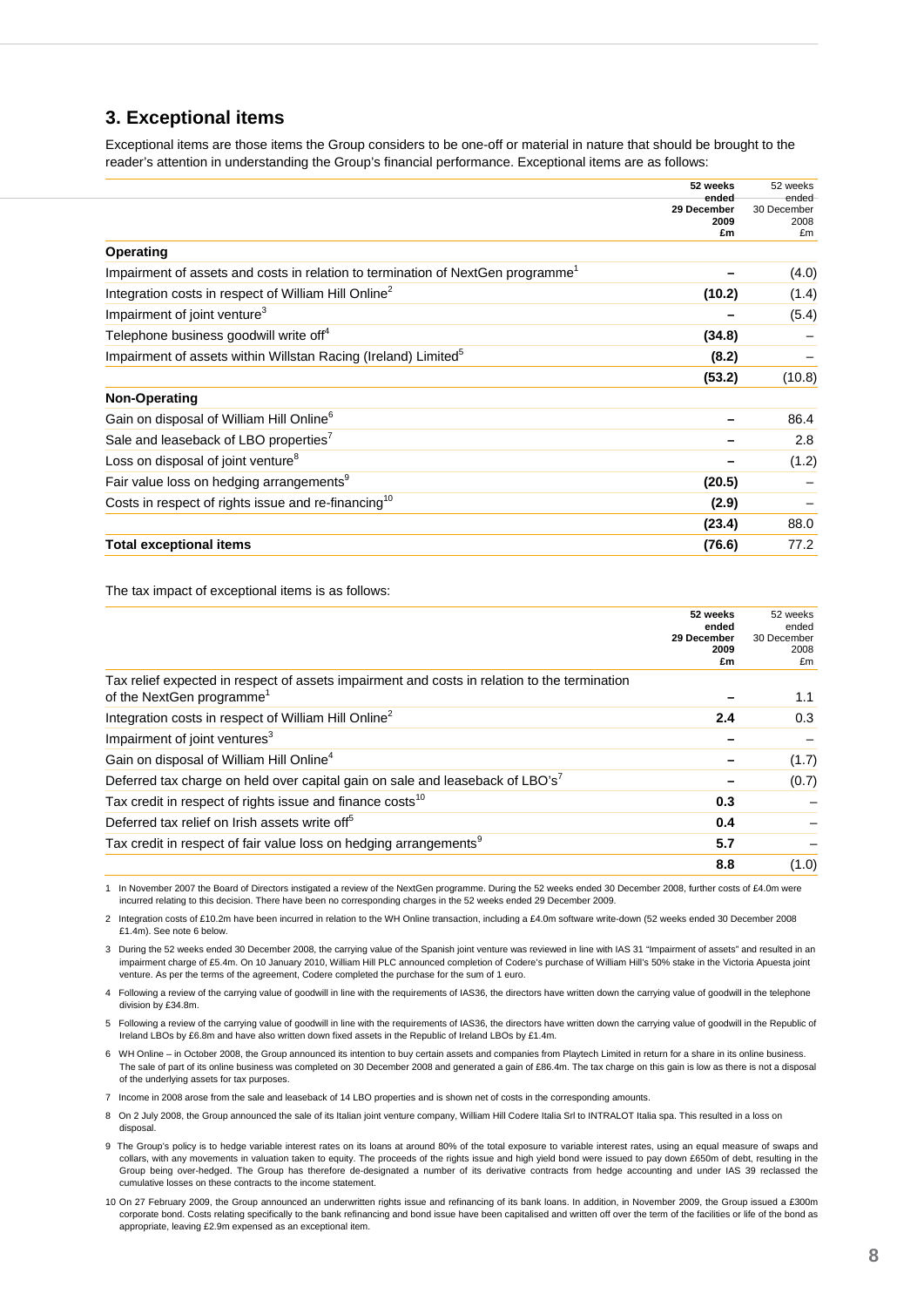# **4. Investment income**

|                                                                                                                           | 52 weeks<br>ended         | 52 weeks<br>ended         |
|---------------------------------------------------------------------------------------------------------------------------|---------------------------|---------------------------|
|                                                                                                                           | 29 December<br>2009<br>£m | 30 December<br>2008<br>£m |
| Interest on bank deposits                                                                                                 | 1.1                       | 3.3                       |
| Fair value gains on interest rate swaps and collars transferred from equity for cash flow hedges<br>of floating rate debt |                           | 9.6                       |
| Expected return on pension scheme assets (note 13)                                                                        | 9.9                       | 14.1                      |
|                                                                                                                           | 11.0                      | 27.0                      |

# **5. Finance costs**

|                                                                                            | 52 weeks<br>ended         | 52 weeks<br>ended         |
|--------------------------------------------------------------------------------------------|---------------------------|---------------------------|
|                                                                                            | 29 December<br>2009<br>£m | 30 December<br>2008<br>£m |
| Interest payable and similar charges:                                                      |                           |                           |
| Bank loans and overdrafts                                                                  | 31.0                      | 74.9                      |
| Amortisation of finance costs                                                              | 1.6                       | 1.8                       |
| Fair value losses on interest rate swaps and collars transferred from equity for cash flow |                           |                           |
| hedges of floating rate debt (see note 3)                                                  | 21.2                      |                           |
| Net interest payable                                                                       | 53.8                      | 76.7                      |
| Interest on pension scheme liabilities (note 13)                                           | 12.7                      | 12.8                      |
|                                                                                            | 66.5                      | 89.5                      |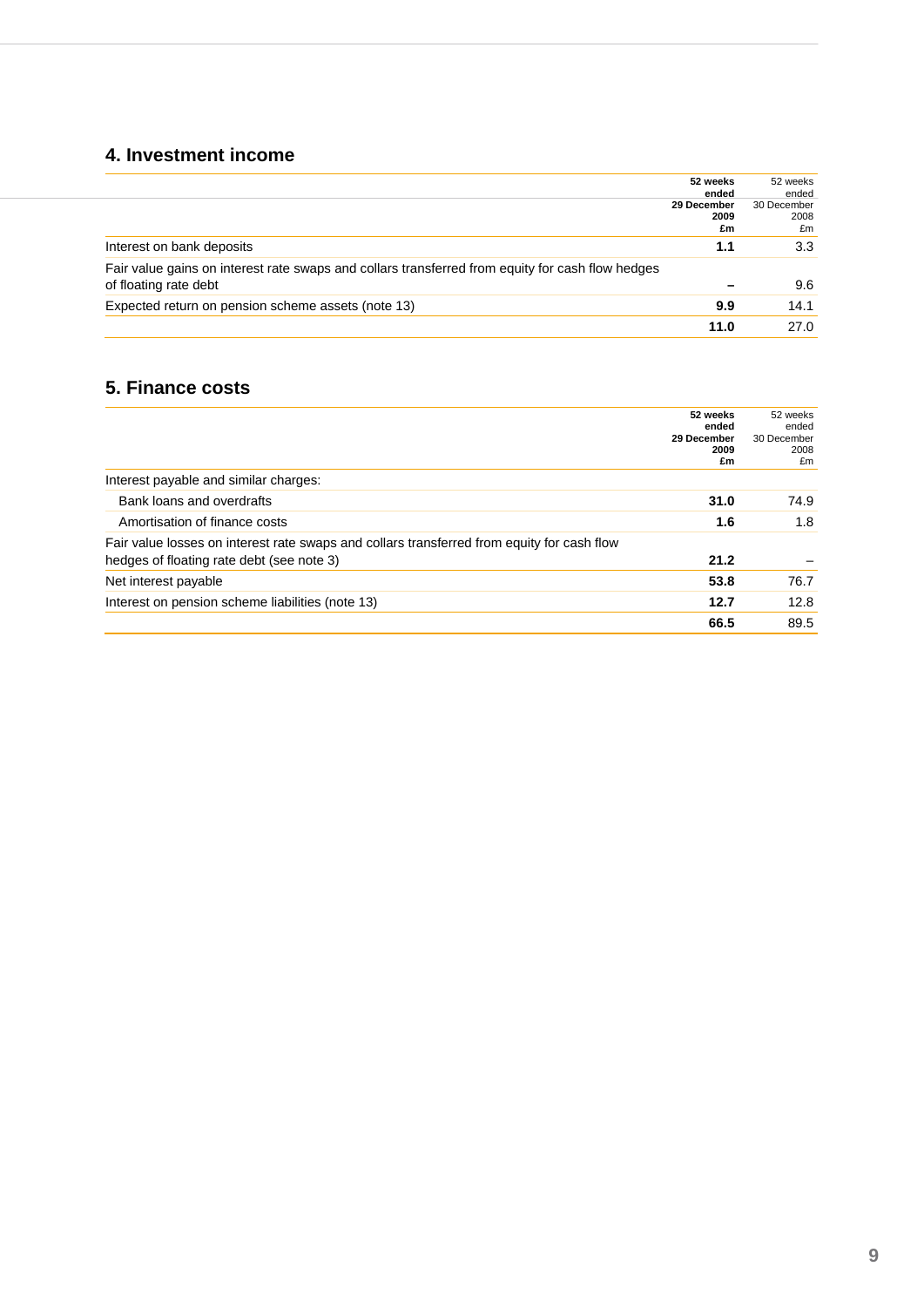# **6. Tax on profit on ordinary activities**

The tax charge comprises:

|                                                | 52 weeks<br>ended<br>29 December<br>2009 | 52 weeks<br>ended<br>30 December<br>2008 |
|------------------------------------------------|------------------------------------------|------------------------------------------|
| Current tax:                                   | £m                                       | £m                                       |
|                                                |                                          |                                          |
| UK corporation tax at 28% (2008 - 28.5%)       | 49.9                                     | 63.4                                     |
| Overseas tax                                   | 2.0                                      |                                          |
| Adjustment in respect of prior years           | (4.1)                                    | (7.4)                                    |
| Total current tax charge                       | 47.8                                     | 56.0                                     |
| Deferred tax:                                  |                                          |                                          |
| Origination and reversal of timing differences | (9.9)                                    | 2.0                                      |
| Impact from changes in statutory tax rates     | (2.3)                                    |                                          |
| Adjustment in respect of prior years           | 4.1                                      | 1.3                                      |
| Total deferred tax (credit)/charge             | (8.1)                                    | 3.3                                      |
| Total tax on profit on ordinary activities     | 39.7                                     | 59.3                                     |

The effective tax rate in respect of ordinary activities before exceptional costs and excluding associate and joint venture income is 24.5% (52 weeks ended 30 December 2008 – 26.6%). The effective tax rate in respect of ordinary activities after exceptional items was 32.8% (52 weeks ended 30 December 2008 – 20.0%). The current period's charge excluding exceptional items is lower than the statutory rate of 28.0% mainly due to a lower effective tax rate on the income of William Hill Online and a deferred tax credit resulting from the fall in Gibraltar tax rate, reducing certain deferred tax liabilities. The differences between the total tax shown above, and the amount calculated by applying the standard rate of UK corporation tax to the profit before tax is as follows:

|                                                                                    | 52 weeks ended<br>29 December 2009 |               | 52 weeks ended<br>30 December 2008 |       |
|------------------------------------------------------------------------------------|------------------------------------|---------------|------------------------------------|-------|
|                                                                                    | £m                                 | $\frac{9}{6}$ | £m                                 | %     |
| Profit before tax                                                                  | 120.9                              |               | 293.3                              |       |
| Add: share of results of associates and joint ventures                             | 0.3                                |               | 2.9                                |       |
|                                                                                    | 121.2                              | 100.0         | 296.2                              | 100.0 |
| Tax on Group profit at standard UK corporation tax rate of 28%<br>$(2008 - 28.5%)$ | 33.9                               | 28.0          | 84.4                               | 28.5  |
| Impact of changes in statutory tax rates                                           | (2.3)                              | (1.9)         |                                    |       |
| Lower effective tax rate of William Hill Online                                    | (5.4)                              | (4.5)         |                                    |       |
| Adjustment in respect of prior periods                                             |                                    |               | (6.1)                              | (2.1) |
| Permanent differences – non deductible expenditure                                 | 13.5                               | 11.2          | 4.3                                | 1.5   |
| Permanent differences - non taxable income                                         |                                    |               | (23.3)                             | (7.9) |
| Total tax charge                                                                   | 39.7                               | 32.8          | 59.3                               | 20.0  |

The Group earns its profits primarily in the UK, therefore the tax rate used for tax on profit on ordinary activities is the standard rate for UK corporation tax.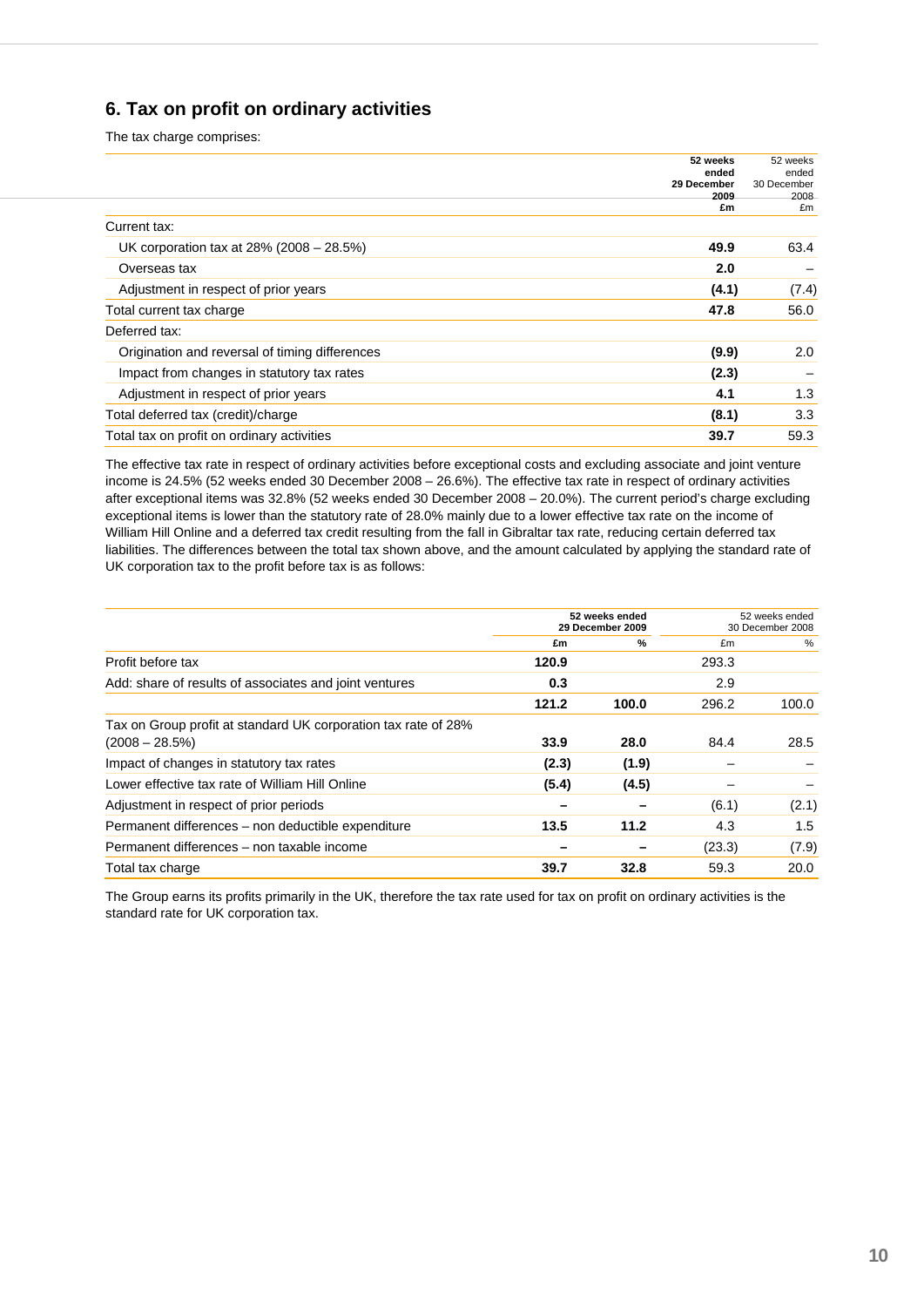# **7. Dividends proposed and paid**

|                                      | 52 weeks<br>ended<br>29 December<br>2009<br>Per share | 52 weeks<br>ended<br>30 December<br>2008<br>Per share | 52 weeks<br>ended<br>29 December<br>2009<br>£m | 52 weeks<br>ended<br>30 December<br>2008<br>£m |
|--------------------------------------|-------------------------------------------------------|-------------------------------------------------------|------------------------------------------------|------------------------------------------------|
| Equity shares:                       |                                                       |                                                       |                                                |                                                |
| - current year interim dividend paid | 2.5p                                                  | 7.75p                                                 | 17.5                                           | 27.0                                           |
| - prior year final dividend paid     |                                                       | 15.50p                                                |                                                | 53.8                                           |
|                                      | 2.5p                                                  | 23.25p                                                | 17.5                                           | 80.8                                           |
| Second interim dividend              | 5.0 <sub>p</sub>                                      |                                                       | 34.9                                           |                                                |

The directors have approved a second interim dividend of 5.0p per share in lieu of final dividend to be paid on 1 April 2010 to ordinary shareholders on the Register of Members on 12 March 2010. Together with the interim dividend 2.5p per share paid on 7 December 2009, this makes a total of 7.5p per share for the year. In line with the requirements of IAS 10 – 'Events after the Balance Sheet Date', this dividend has not been recognised within these results.

Under an agreement signed in November 2002, The William Hill Holdings 2001 Employee Benefit Trust agreed to waive all dividends. Details of shares held by the William Hill Holdings 2001 Employee Benefit Trust and in treasury are given in note 10. The Company estimates that 697.2m shares will qualify for the final dividend.

# **8. Earnings per share**

The earnings per share figures for the respective periods are as follows:

|                                                                          | 52 weeks ended 29 December 2009                                 |       |                |        | 52 weeks ended 30 December 2008<br>(restated) |                |  |  |
|--------------------------------------------------------------------------|-----------------------------------------------------------------|-------|----------------|--------|-----------------------------------------------|----------------|--|--|
|                                                                          | <b>Potentially</b><br>dilutive share<br>options<br><b>Basic</b> |       | <b>Diluted</b> | Basic  | Potentially<br>dilutive share<br>options      | <b>Diluted</b> |  |  |
| Profit after tax attributable to equity<br>holders of the parent for the |                                                                 |       |                |        |                                               |                |  |  |
| financial period £m                                                      | 61.1                                                            |       | 61.1           | 234.0  |                                               | 234.0          |  |  |
| Exceptional items (note 3) £m                                            | 76.6                                                            |       | 76.6           | (77.2) |                                               | (77.2)         |  |  |
| Exceptional items – tax charge<br>$(note 3)$ $Em$                        | (8.8)                                                           |       | (8.8)          | 1.0    |                                               | 1.0            |  |  |
| Amortisation of intangibles £m                                           | 4.0                                                             |       | 4.0            |        |                                               |                |  |  |
| Minority interest share of exceptional<br>£m                             | (0.5)                                                           |       | (0.5)          |        |                                               |                |  |  |
| Profit after tax for the financial period<br>before exceptional items    | 132.4                                                           |       | 132.4          | 157.8  |                                               | 157.8          |  |  |
| Weighted average number of shares<br>(million)                           | 641.3                                                           | 5.8   | 647.1          | 494.4  | 2.6                                           | 497.0          |  |  |
| Earnings per share (pence)                                               | 9.5                                                             | (0.1) | 9.4            | 47.3   | (0.2)                                         | 47.1           |  |  |
| Amortisation adjustment £m                                               | 0.1                                                             |       | 0.1            |        |                                               |                |  |  |
| Exceptional adjustment £m                                                | 11.0                                                            |       | 11.0           | (15.4) |                                               | (15.4)         |  |  |
| Earnings per share - adjusted                                            | 20.6                                                            | (0.1) | 20.5           | 31.9   | (0.2)                                         | 31.7           |  |  |

The comparator figures have been restated to take into account the impact of the rights issue in line with IAS 33 "Earnings Per Share".

An adjusted earnings per share, based on profit for the prior period before exceptional items, has been presented in order to highlight the underlying performance of the Group.

The basic weighted average number of shares excludes shares held by The William Hill Holdings 2001 Employee Benefit Trust and those shares held in treasury as such shares do not qualify for dividends. The effect of this is to reduce the average number of shares by 4.5m in the 52 weeks ended 29 December 2009 (52 weeks ended 30 December 2008 – 6.2m).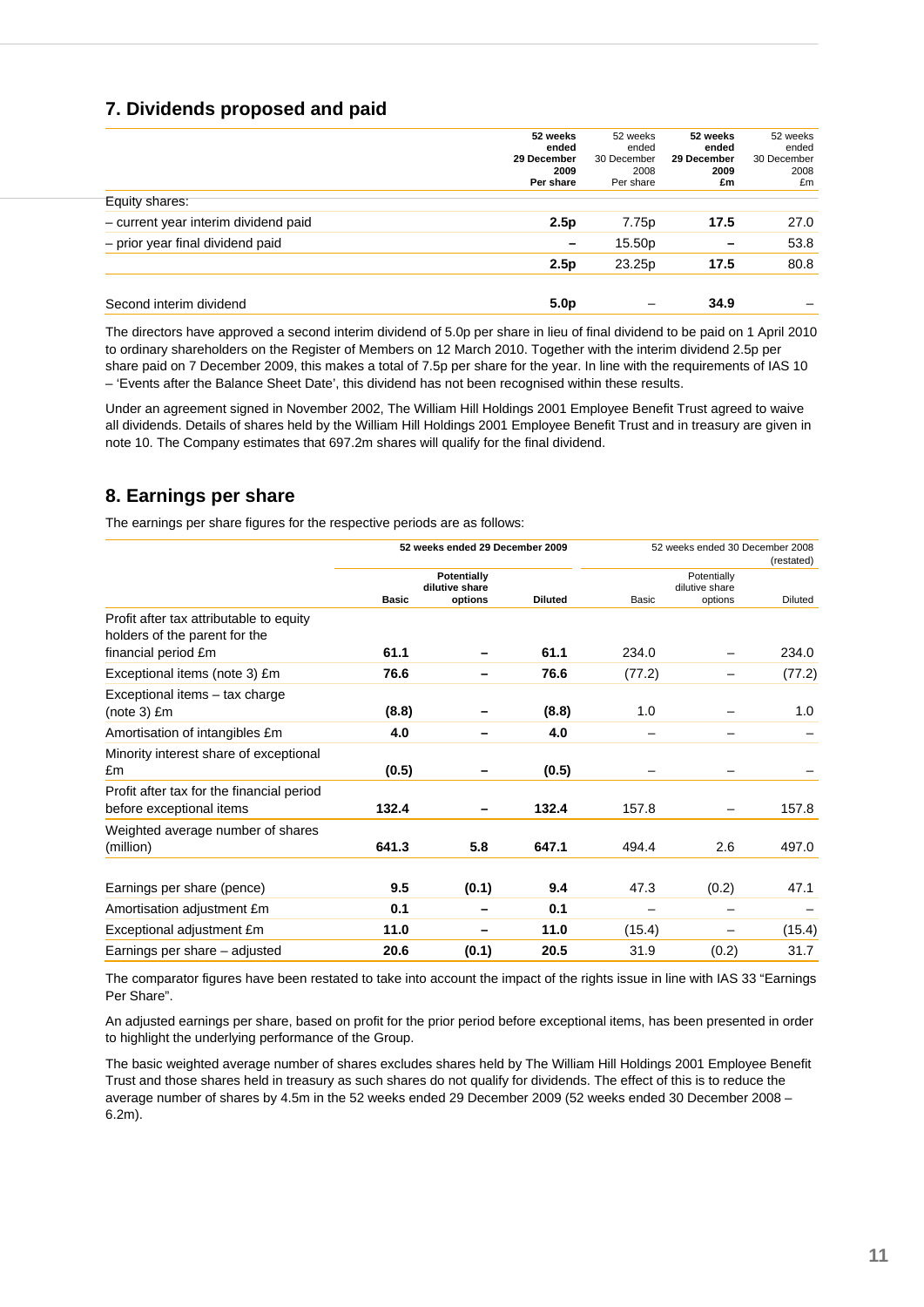# **9. Bank loans and other borrowings**

|                                                                                    | 29 December<br>2009<br>£m | 30 December<br>2008<br>£m |
|------------------------------------------------------------------------------------|---------------------------|---------------------------|
| Borrowings at amortised cost                                                       |                           |                           |
| Bank loans                                                                         | 374.8                     | 1,068.0                   |
| £300m 7.125% Guaranteed Notes due 2016                                             | 293.9                     |                           |
| Finance leases                                                                     | 0.5                       | 1.2                       |
|                                                                                    | 669.2                     | 1,069.2                   |
| The borrowings are repayable as follows:                                           |                           |                           |
| Amounts due for settlement within one year                                         | 375.0                     | 0.8                       |
| In the second year                                                                 | 0.3                       | 819.4                     |
| In the third to fifth years inclusive                                              |                           | 249.0                     |
| After more than five years                                                         | 293.9                     |                           |
|                                                                                    | 669.2                     | 1,069.2                   |
|                                                                                    |                           |                           |
| Less: amount due for settlement within 12 months (shown under current liabilities) | (375.0)                   | (0.8)                     |
| Amount due for settlement after 12 months                                          | 294.2                     | 1,068.4                   |

At the beginning of the year, the Group had total bank facilities of £1,450m available to it under two facility agreements. The first, totalling £1,200m repayable on 1 March 2010, and the second a term loan for £250m repayable on 30 July 2011. On 27 February 2009, £250m of the committed but undrawn facilities from the first agreement were cancelled, reducing the available facilities to £950m. On the same date, new Forward Start Facilities totalling £588.5m, available for drawing from 17 January 2010, were entered into.

On 8 April 2009, the £350m net proceeds of the rights issue were used to repay borrowings under the Group's bank facilities. At the same time, the amount available under the first facility was reduced to £700m.

On 12 November 2009, the Company issued £300m 7.125% Guaranteed Notes due 2016, the proceeds of which were used to repay borrowings under the Group's bank facilities. At the same time, £50m of the Group's Forward Start Facilities were cancelled, reducing them to £538.5m.

On 29 January 2010, the Group utilised its new Forward Start Facilities to repay its outstanding bank loans.

#### 10B**Bank Facilities**

As at 29 December 2009, the Group's committed bank loan facilities can be summarised as follows:

- (i) £700m bank facility (Existing Facility) maturing on 1 March 2010, split equally into a £350m Term Loan and a £350m Revolving Credit Facility; and
- (ii) £538.5m Forward Start Facility available from 17 January 2010 and expiring on 31 March 2012 split into a £359m Term Loan and a £179.5m Revolving Credit Facility.

Borrowings under the loan agreements are secured by guarantees given by the Company and by William Hill Organization Limited – one of the principal operating subsidiaries of the Group.

On 29 January 2010, the £359m Term Loan element of the Forward Start Facilities was drawn down and the proceeds used to repay all outstanding borrowings under the Existing Facility which was cancelled on the same date.

Borrowings under The Forward Start Facilities incur interest at LIBOR plus a margin of 2.5% to 3.0%, determined by the Group's consolidated Net Debt to EBITDA ratio. A commitment fee is also payable in respect of available but undrawn borrowings equal to 50% of the margin then applicable.

The finance fees on the new Forward Start Facilities have been allocated to the term loan and revolving facility in proportion to the amounts available under each facility. At 29 December 2009 these amounts have been capitalised as prepayments in the consolidated balance sheet and they will be amortised on a straight line basis over the period for which the facilities remain available. Commitment fees in relation to cancelled facilities have been written off.

#### **Overdraft facility**

At 29 December 2009, the Group had an overdraft facility with National Westminster Bank PLC of £5m (30 December 2008 – £5m). The balance on this facility at 29 December 2009 was £nil (30 December 2008 – £nil).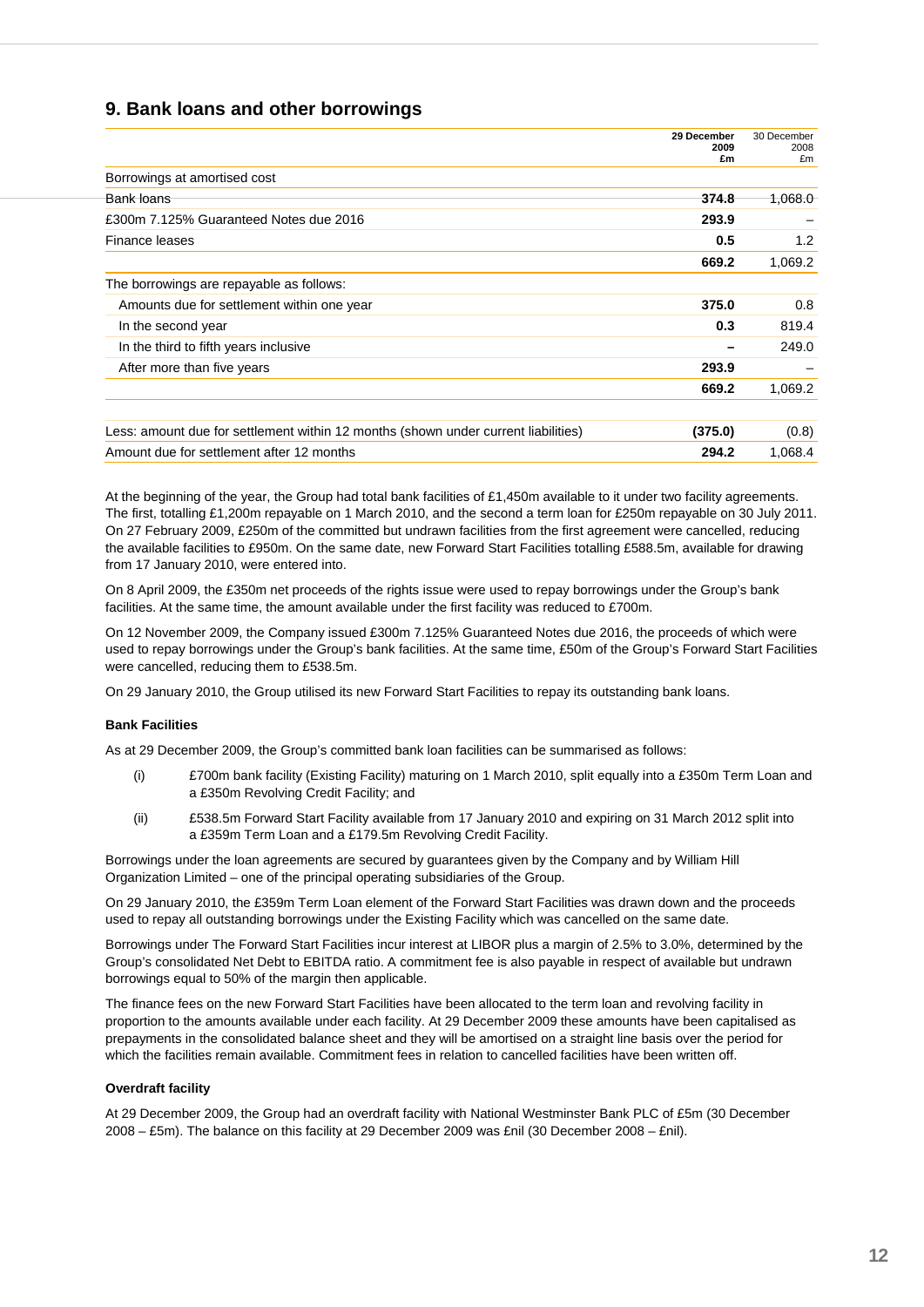# **10. Reserves**

|                                                                          | Called-up<br>share<br>capital<br>£m | Premium on<br>ordinary<br>shares<br>£m | Capital<br>redemption<br>reserve<br>£m | Merger<br>reserve | Own<br>shares<br>held<br>£m | Hedging<br>and<br>translation<br>reserve<br>£m | Retained<br>Earnings<br>£m | Total<br>£m    |
|--------------------------------------------------------------------------|-------------------------------------|----------------------------------------|----------------------------------------|-------------------|-----------------------------|------------------------------------------------|----------------------------|----------------|
| At 1 January 2008                                                        | 35.4                                | Ξ                                      | 6.8                                    | (26.1)            | (34.4)                      | 3.2                                            | 248.2                      | 233.1          |
| Retained profit for the financial<br>period                              |                                     |                                        |                                        |                   |                             |                                                | 234.0                      | 234.0          |
| Items taken directly to statement<br>of recognised income and<br>expense |                                     |                                        |                                        |                   |                             | (20.3)                                         | (22.7)                     | (43.0)         |
| Transfer of own shares to<br>recipients                                  |                                     |                                        |                                        |                   | 3.3                         |                                                | (2.4)                      | 0.9            |
| Credit recognised in respect of<br>share remuneration                    |                                     |                                        |                                        |                   |                             |                                                | 4.1                        | 4.1            |
| Tax receipt in respect of share<br>remuneration                          |                                     |                                        |                                        |                   |                             |                                                | 8.9                        | 8.9            |
| Exchange differences on<br>translation of overseas                       |                                     |                                        |                                        |                   |                             |                                                |                            |                |
| operations                                                               |                                     | $\overline{a}$                         |                                        |                   |                             | 0.5                                            |                            | 0.5            |
| Transfer to income                                                       |                                     | $\blacksquare$                         | $\blacksquare$                         | $\overline{a}$    |                             | (9.6)                                          | ٠                          | (9.6)          |
| Dividends paid (note 7)                                                  |                                     | ۰                                      | ۰                                      |                   |                             |                                                | (80.8)                     | (80.8)         |
| At 30 December 2008                                                      | 35.4                                | $\blacksquare$                         | 6.8                                    | (26.1)            | (31.1)                      | (26.2)                                         | 389.3                      | 348.1          |
| Retained profit for the financial<br>period                              |                                     |                                        |                                        |                   |                             |                                                | 61.1                       | 61.1           |
| Shares issued as part of rights<br>issue                                 | 34.8                                | 317.3                                  |                                        |                   |                             |                                                |                            | 352.1          |
| Transfer of own shares to<br>recipients                                  |                                     |                                        |                                        |                   | 7.2                         |                                                | (6.4)                      | 0.8            |
| Credit recognised in respect of<br>share remuneration                    |                                     |                                        | $\blacksquare$                         |                   |                             |                                                | 5.0                        | 5.0            |
| Tax charge in respect of share<br>remuneration                           |                                     |                                        |                                        |                   |                             |                                                | (1.5)                      | (1.5)          |
| Items taken directly to statement<br>of recognised income and            |                                     |                                        |                                        |                   |                             |                                                |                            |                |
| expense<br>Change in fair value of<br>derivatives                        |                                     |                                        |                                        |                   |                             | 34.5                                           | (17.4)                     | (17.4)<br>34.5 |
| Transfer to income on<br>derivatives                                     |                                     |                                        |                                        |                   |                             | (20.3)                                         |                            | (20.3)         |
| Exchange differences on<br>translation of overseas                       |                                     |                                        |                                        |                   |                             |                                                |                            |                |
| operations                                                               | ۰                                   |                                        |                                        |                   |                             | (0.8)                                          |                            | (0.8)          |
| Dividends paid (note 7)                                                  |                                     |                                        |                                        |                   |                             |                                                | (17.5)                     | (17.5)         |
| At 29 December 2009                                                      | 70.2                                | 317.3                                  | 6.8                                    | (26.1)            | (23.9)                      | (12.8)                                         | 412.6                      | 744.1          |

On 8 April 2009, the Group issued 347,927,441 ordinary shares of 10p each, as part of a one-for-one Rights Issue. The shares were issued at £1.05 raising £352.1m after expenses of £13.2m. The excess of cash received over nominal value was recorded as share premium.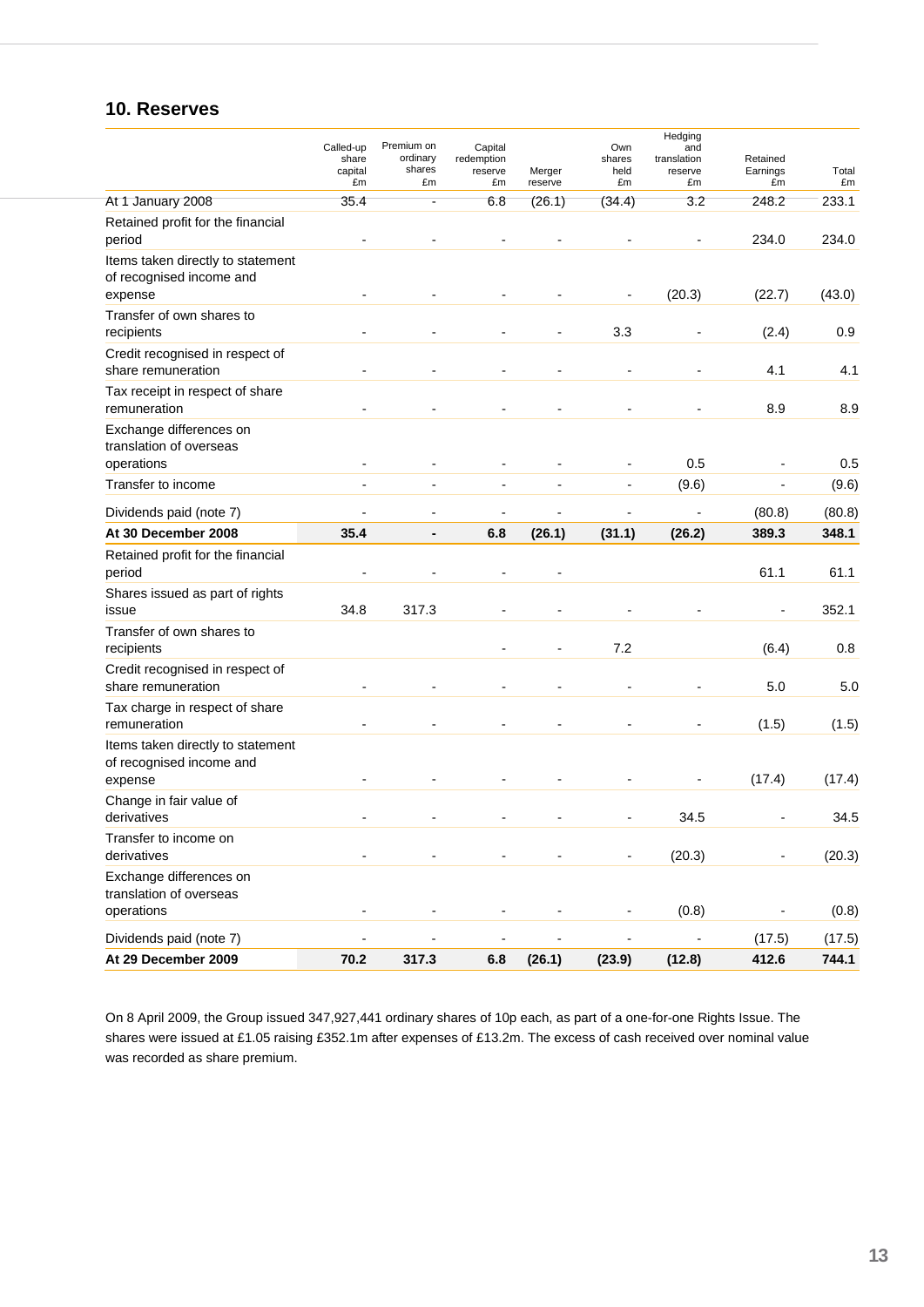# **10. Reserves (continued)**

Own shares held comprise:

|                           |                     | 29 December 2009       |            |                     |                        | 30 December 2008 |
|---------------------------|---------------------|------------------------|------------|---------------------|------------------------|------------------|
|                           | Number<br>of shares | Nominal<br>value<br>£m | Cost<br>£m | Number<br>of shares | Nominal<br>value<br>£m | Cost<br>£m       |
| William Hill Holdings EBT | 3,810,000           | 0.4                    | 20.3       | 1.000               |                        |                  |
| Treasury shares           | 701.000             | 0.1                    | 3.7        | 5,846,000           | 0.6                    | 31.1             |
|                           | 4,511,000           | 0.5                    | 24.0       | 5,847,000           | 0.6                    | 31.1             |

The shares held in treasury were purchased at a weighted average price of £5.32 (30 December 2008 - £5.32). The shares held in the William Hill Holdings EBT were purchased at a weighted average price of £5.32 (30 December 2008 – £1.15). The total value of shares held in treasury and trust was £24.0m.

## **11. Minority interest**

|                                         | £m     |
|-----------------------------------------|--------|
| At 31 December 2008                     | 9.5    |
| Playtech share of profit for the period | 20.1   |
| Amounts paid to Playtech                | (17.4) |
| At 29 December 2009                     | 12.2   |

The minority interest relates to the 29% share in William Hill Online owned by Playtech Limited.

# **12. Notes to the cash flow statement**

|                                                           | 52 weeks<br>ended<br>29 December<br>2009<br>£m | 52 weeks<br>ended<br>30 December<br>2008<br>£m |
|-----------------------------------------------------------|------------------------------------------------|------------------------------------------------|
| Operating profit before exceptional items                 | 253.0                                          | 278.6                                          |
| Adjustments for:                                          |                                                |                                                |
| Share of result of associates and joint ventures          | 0.3                                            | 2.9                                            |
| Depreciation of property, plant and equipment             | 28.6                                           | 29.5                                           |
| Amortisation of computer software                         | 8.7                                            | 6.4                                            |
| Amortisation of Trade Names, affiliates and NCA           | 5.5                                            |                                                |
| Loss/(gain) on disposal of property, plant and equipment  | 1.7                                            | (0.7)                                          |
| Gain on disposal of LBOs                                  | (0.7)                                          | (0.1)                                          |
| Cost charged in respect of share remuneration             | 5.0                                            | 4.1                                            |
| Defined benefit pension cost less cash contributions      | (9.8)                                          | (7.6)                                          |
| Foreign exchange reserve movement                         | (0.8)                                          | 0.5                                            |
| Exceptional operating expense                             | (8.4)                                          | (2.4)                                          |
| Movement on financial derivatives                         | 0.7                                            | 0.2                                            |
| Operating cash flows before movements in working capital: | 283.8                                          | 311.4                                          |
| Decrease in inventories                                   | 0.2                                            | 0.1                                            |
| Increase in receivables                                   | (11.7)                                         | (2.7)                                          |
| Increase/(decrease) in payables                           | 7.6                                            | (1.4)                                          |
| Cash generated by operations                              | 279.9                                          | 307.4                                          |
| Income taxes paid                                         | (49.3)                                         | (38.1)                                         |
| Interest paid                                             | (60.2)                                         | (59.4)                                         |
| Net cash from operating activities                        | 170.4                                          | 209.9                                          |

Cash and cash equivalents (which are presented as a single class of assets on the face of the balance sheet) comprise cash at bank and overnight deposits.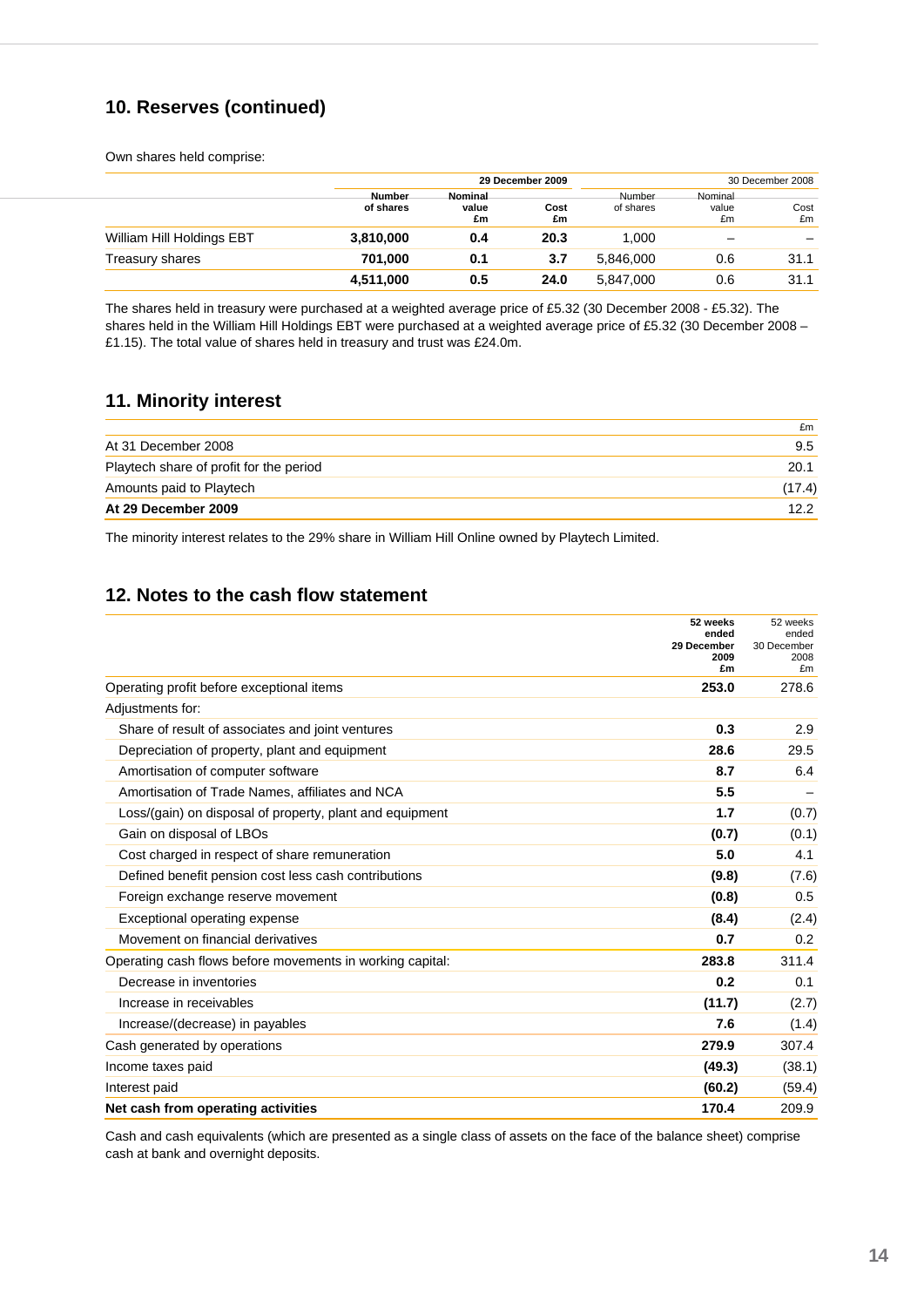## **13. Retirement benefit schemes**

The Group operates a number of defined contribution and defined benefit pension schemes in the United Kingdom and Republic of Ireland. The UK schemes are operated under a single trust and the assets of all the schemes held separately from those of the Group in funds under the control of trustees. The respective costs of these schemes are as follows:

|                                                                   | 52 weeks    | 52 weeks    |
|-------------------------------------------------------------------|-------------|-------------|
|                                                                   | ended       | ended       |
|                                                                   | 29 December | 30 December |
|                                                                   | 2009        | 2008        |
|                                                                   | £m          | £m          |
| Defined contribution scheme (charged to operating profit)         | 2.2         | 2.0         |
| Defined benefit scheme (charged to operating profit)              | 5.2         | 6.4         |
| Defined benefit scheme (charged to finance costs)                 | 2.8         | (1.3)       |
| Defined benefit scheme (charged to Statement of Recognised Income |             |             |
| and Expense)                                                      | 24.2        | 31.5        |
|                                                                   | 34.4        | 38.6        |

# **13. Retirement benefit schemes (continued)**

#### 125B**Defined contribution schemes**

The defined contribution scheme, to which both the Group and employees contribute to fund the benefits are available for all eligible employees. The only obligation of the Group with respect to these schemes is to make the specified contributions.

The total cost charged to income in respect of these schemes represents contributions payable to this scheme by the Group at rates specified in the rules of the scheme. As at 29 December 2009, contributions of £0.4m (30 December 2008 – £nil) due in respect of the current reporting period had not been paid over to the schemes.

## 126B**Defined benefit scheme**

The Group also operates a defined benefit scheme in the UK for eligible employees which closed to new members in 2002. Under the scheme, employees are entitled to retirement benefits varying between 1.67% and 3.33% of final pensionable pay for each year of service on attainment of a retirement age of 63. The scheme is a funded scheme and the rate of Company contributions paid during 2009 for future service benefits was 25.0% of members' pensionable pay. In addition, during 2009 the Group made an additional contribution of £9.4m as part of the five-year funding plan agreed with the trustees to remove the funding deficit disclosed on the basis of the formal actuarial valuation at 30 September 2004. The general principles adopted by the Trustees for the purposes of this funding valuation are that the assumptions used, taken as a whole, will be sufficiently prudent for pensions already in payment to continue to be paid, and to reflect the commitments which will arise from members' accrued pensions right. The Group expects to make contributions of £14.4m in the next financial period. This includes a further contribution of £9.4m in respect of the funding deficit following the last actuarial valuation at 30 September 2007.

For the purposes of preparing the information disclosed in these accounts, a full actuarial valuation of the scheme was carried out at 30 September 2007 and updated to 29 December 2009 by a qualified independent actuary. The present value of the defined benefit obligation, the related current service cost and past service cost were measured using the projected unit credit method.

#### **Disclosure of principal assumptions**

The financial assumptions used by the actuary in determining the present value of the defined benefit scheme's liabilities were:

|                                         | 29 December<br>2009 | 30 December<br>2008 |
|-----------------------------------------|---------------------|---------------------|
| Rate of increase of salaries            | 4.60%               | 3.75%               |
| Rate of increase of pensions in payment | $3.60\%$            | 2.75%               |
| Discount rate                           | 5.70%               | 6.00%               |
| Rate of increase in inflation           | $3.60\%$            | 2.75%               |

In accordance with the accounting standard, the discount rate has been determined by reference to market yields at the balance sheet date on high quality fixed income investments at a term consistent with the expected duration of the liabilities. Price inflation is determined by the difference between the yields on fixed and index-linked government bonds with an adjustment to allow for differences in the demand for these bonds, which can distort this figure. The Bank of England target inflation rate has also been considered in setting this assumption. The expected rate of salary growth and pension increases are set with reference to the expected rate of inflation.

The mortality assumption is kept under review and has been updated. The current life expectancies for a male member underlying the value of the accrued liabilities are: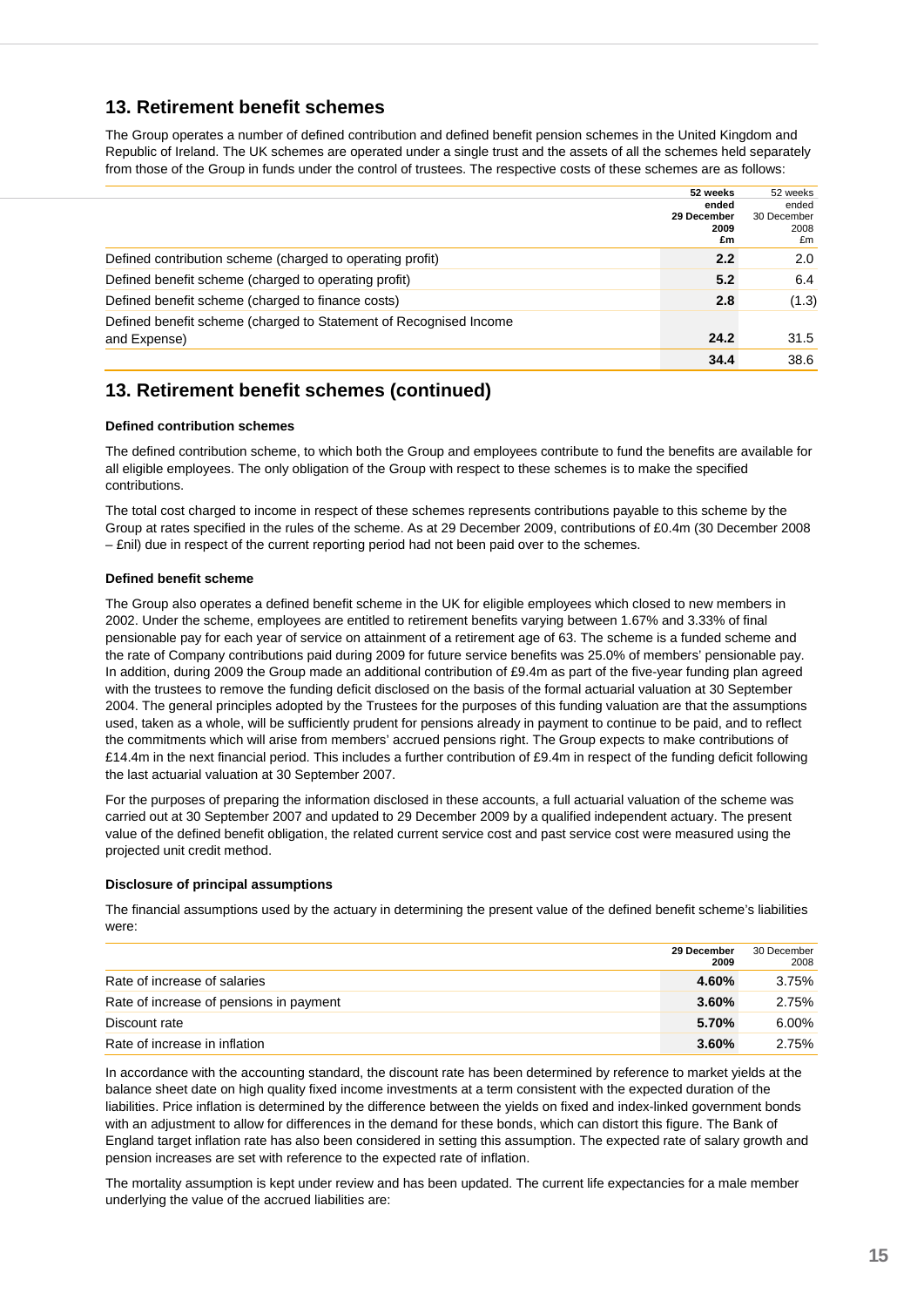| Life expectancy at age 63 | 29 December<br>2009 | 30 December<br>2008 |
|---------------------------|---------------------|---------------------|
| Member currently aged 63  | 24 vears            | 24 vears            |
| Member currently aged 45  | 25 vears            | 25 vears            |

The assets in the scheme and their expected rate of return are set out in the table below. The expected rate of return is determined by taking the long term rates of return available on government and corporate bonds at the balance sheet date. The expected return on equities is calculated by applying a suitable "risk premium" to the return on government bonds having regard to historic returns and long-term future expectations.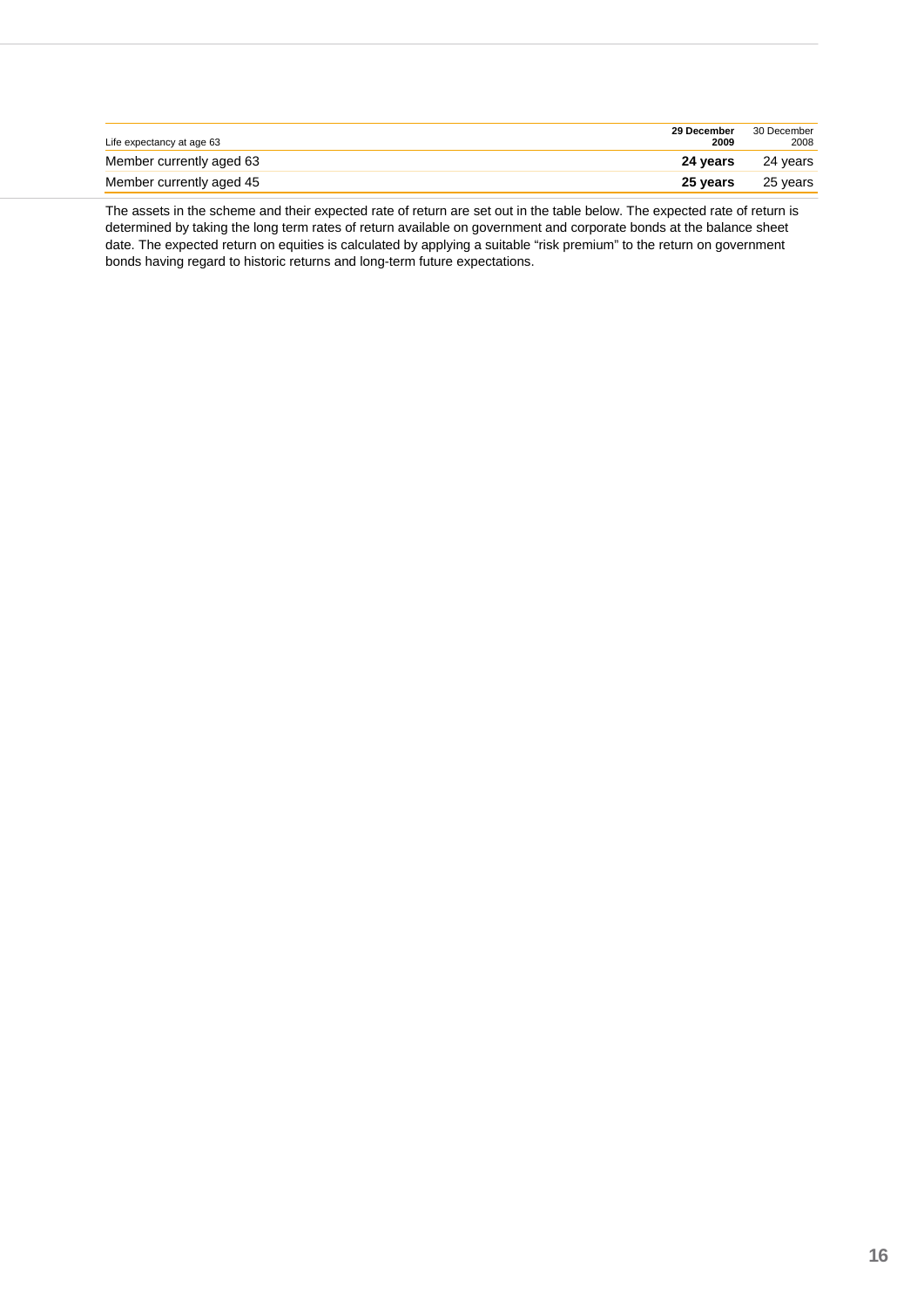# **13. Retirement benefit schemes (continued)**

|                                     | 29 December 2009                           |             | 30 December 2008        |             |
|-------------------------------------|--------------------------------------------|-------------|-------------------------|-------------|
|                                     | <b>Expected</b><br>return<br>$\frac{9}{6}$ | value<br>£m | Expected<br>return<br>% | value<br>£m |
| Equities                            | 6.5                                        | 132.0       | 5.9                     | 91.4        |
| Corporate Bonds                     | 5.7                                        | 33.3        | 6.0                     | 28.4        |
| Gilts and Cash                      | 4.5                                        | 64.9        | 3.9                     | 69.6        |
| Total market value of assets        |                                            | 230.2       |                         | 189.4       |
| Present value of scheme liabilities |                                            | (273.4)     |                         | (215.3)     |
| Deficit in scheme                   |                                            | (43.2)      |                         | (25.9)      |

#### Analysis of the amount charged to operating profit:

| 52 weeks                      | 52 weeks    |
|-------------------------------|-------------|
| ended                         | ended       |
| 29 December                   | 30 December |
| 2009                          | 2008        |
| £m                            | £m          |
| Current service cost<br>4.8   | 6.2         |
| Past service cost<br>0.4      | 0.2         |
| Total operating charge<br>5.2 | 6.4         |

Analysis of the amount charged/(credited) to finance costs:

|                                          | 52 weeks    | 52 weeks    |
|------------------------------------------|-------------|-------------|
|                                          | ended       | ended       |
|                                          | 29 December | 30 December |
|                                          | 2009        | 2008        |
|                                          | £m          | £m          |
| Expected return on pension scheme assets | (9.9)       | (14.1)      |
| Interest on pension scheme liabilities   | 12.7        | 12.8        |
| Net cost                                 | 2.8         | (1.3)       |

Analysis of the amounts recognised in the Consolidated statement of recognised income and expense:

|                                                                               | 52 weeks<br>ended         | 52 weeks<br>ended         |
|-------------------------------------------------------------------------------|---------------------------|---------------------------|
|                                                                               | 30 December<br>2009<br>£m | 30 December<br>2008<br>£m |
| Actual return less expected return on pension scheme assets                   | (22.6)                    | 62.1                      |
| Experience (gains)/losses arising on the scheme liabilities                   | (2.6)                     |                           |
| Changes in assumptions underlying the present value of the scheme liabilities | 49.4                      | (30.6)                    |
|                                                                               | 24.2                      | 31.5                      |

Movements in the present value of defined benefit obligations in the current period were as follows:

|                                   | 29 December<br>2009<br>£m | 30 December<br>2008<br>£m |
|-----------------------------------|---------------------------|---------------------------|
| At beginning of period            | 215.3                     | 232.5                     |
| Movement in period:               |                           |                           |
| Service cost                      | 4.8                       | 6.2                       |
| Interest cost                     | 12.7                      | 12.8                      |
| Contributions from scheme members | 1.0                       | 1.1                       |
| Actuarial losses/(gains)          | 46.8                      | (30.6)                    |
| Benefits paid                     | (7.6)                     | (6.9)                     |
| Past service cost                 | 0.4                       | 0.2                       |
| At end of period                  | 273.4                     | 215.3                     |